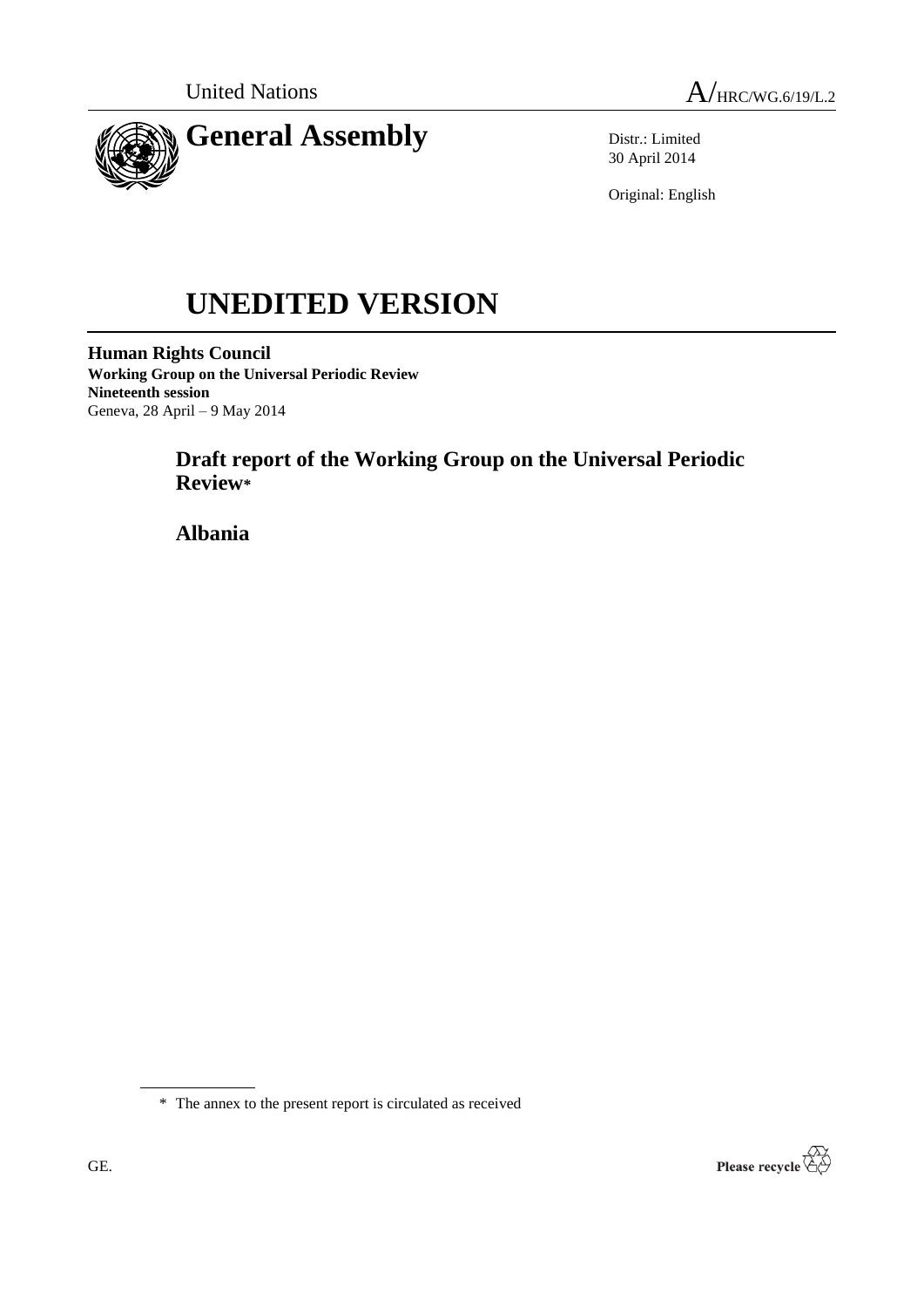## **A/HRC/WG.6/19/L.2**

# Contents

|       |           | Paragraphs  | Page |
|-------|-----------|-------------|------|
|       |           | $1 - 4$     | 3    |
|       |           | $5 - 103$   | 14   |
|       | A.        | $5 - 25$    | 6    |
|       | <b>B.</b> | $26 - 103$  | 14   |
| Н.    |           | $104 - 107$ | 24   |
| Annex |           |             |      |
|       |           |             | 25   |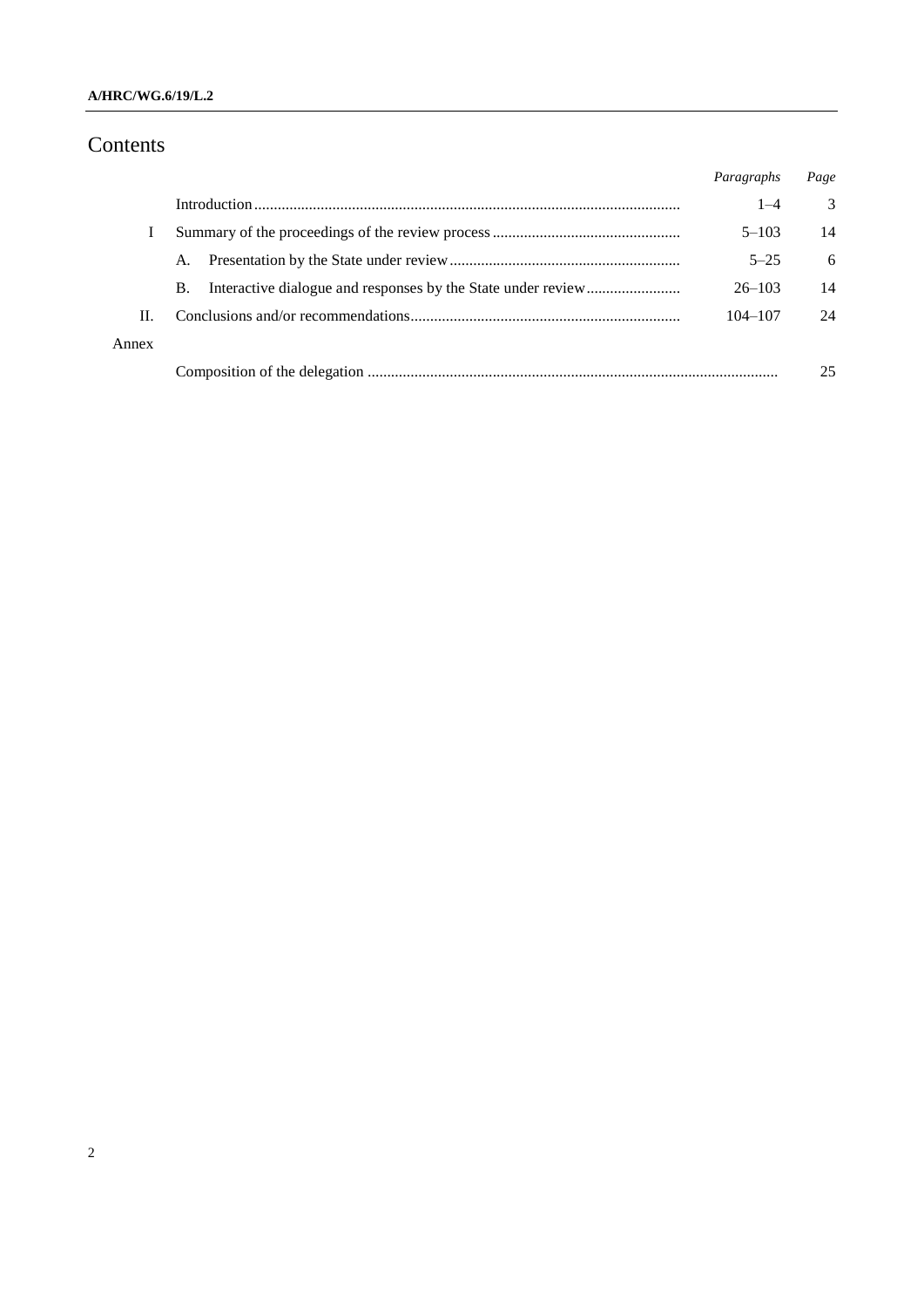## **Introduction**

1. The Working Group on the Universal Periodic Review (UPR), established in accordance with Human Rights Council resolution 5/1 of 18 June 2007, held its nineteenth session from 28 April 7 to 9 May 2014. The review of Albania was held at the  $2<sup>nd</sup>$  meeting on 28 April 2014. The delegation of Albania was headed by Ambassador Extraordinary and Plenipotentiary, Permanent Representative to the United Nations Office and other International Organizations in Geneva, Filloreta Kodra. At its 10th meeting held on 2 May 2014, the Working Group adopted the report on Albania.

2. On 15 January 2014, the Human Rights Council selected the following group of rapporteurs (troika) to facilitate the review of Albania: Austria, Montenegro and Kenya.

3. In accordance with paragraph 15 of the annex to resolution 5/1 and paragraph 5 of the annex to resolution 16/21, the following documents were issued for the review of Albania:

(a) A national report submitted/written presentation made in accordance with paragraph 15 (a) (A/HRC/WG.6/19/ALB/1);

(b) A compilation prepared by OHCHR in accordance with paragraph 15 (b) (A/HRC/WG.6/19/ALB/2);

(c) A summary prepared by OHCHR in accordance with paragraph 15 (c) (A/HRC/WG.6/19/ALB/3).

4. A list of questions prepared in advance by Belgium, the Czech Republic, Germany, Liechtenstein, the Netherlands, Mexico, Portugal, Slovenia, Spain, Sweden and the United Kingdom of Great Britain and Northern Ireland was transmitted to Albania through the troika. These questions are available on the extranet of the UPR.

## **I. Summary of the proceedings of the review process**

#### **A. Presentation by the State under review**

5. The delegation stated that since the first cycle of the universal periodic review Albania had improved its legal, institutional and policy framework in several human rights areas including gender equality, the rights of women and children, combating domestic violence and human trafficking, education, health care, justice system, combating corruption and the rights of persons with disabilities. The Government had undertaken a series of measures to promote and protect human rights by implementing recommendations put forward during the universal periodic review.

6. The Ombudsman and the Commissioner for the Protection from Discrimination played an important role in promoting and protecting human rights. The Commissioner for the Protection from Discrimination provided assistance to victims of discrimination by addressing individual complaints and conducting ex-officio investigations. The number of cases examined by the Commissioner had significantly increased. The Commissioner had proposed a number of legal amendments aimed at aligning the domestic legislation with international standards, including amendments to the Criminal Code in view to avoiding the prosecution of victims of human trafficking.

7. The delegation reported about the measures undertaken by Albania to protect the rights of women, ensure gender equality and to combat domestic violence, including the adoption of the National Strategy on Gender Equality and Reduction of Gender Based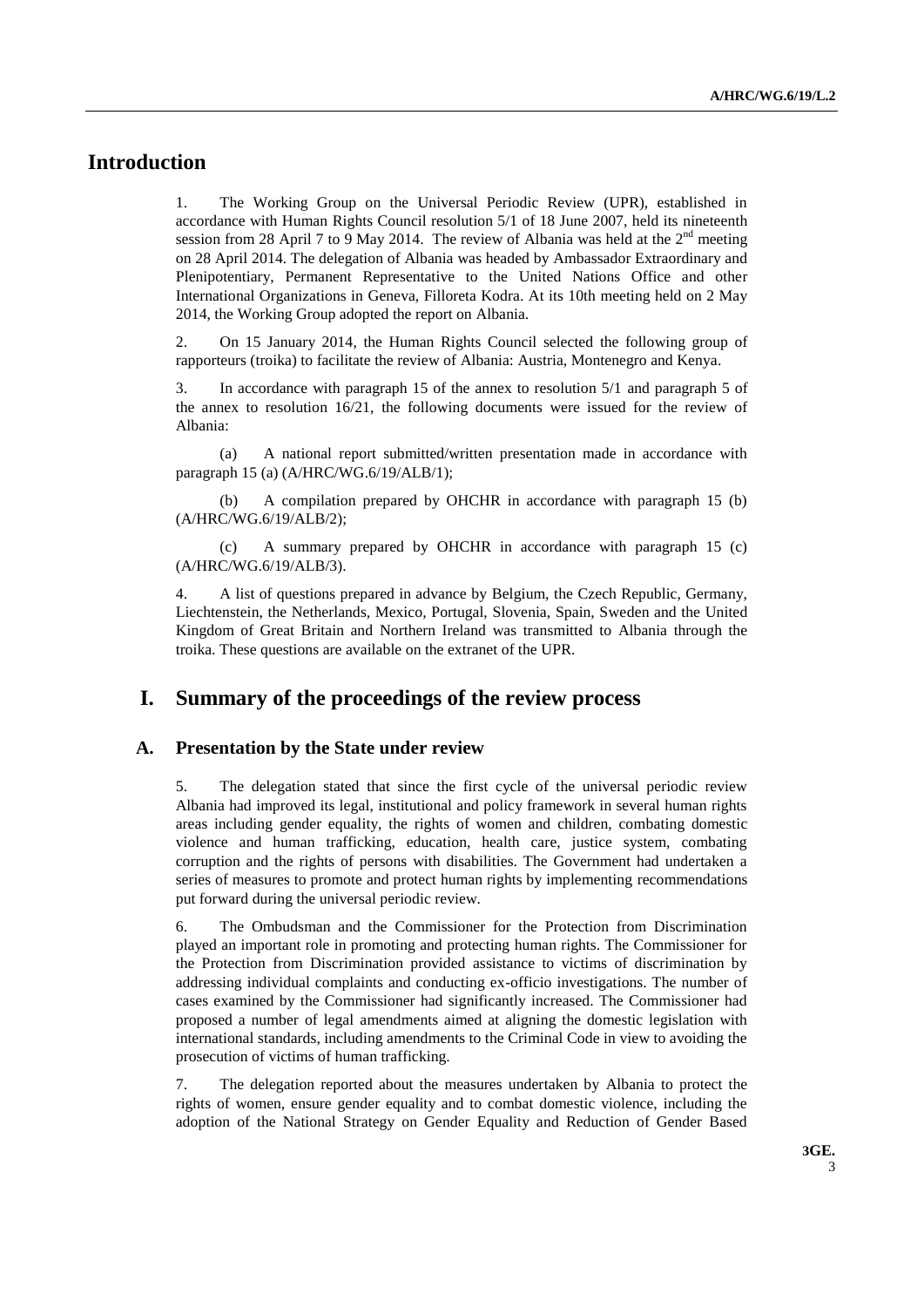Violence and Domestic Violence for 2011-2015. One important objective of the Strategy was an increase of the participation of women in political and public life. In 2013, the number of women in the Parliament and in the Government had increased. The consultation process had started with the ministries regarding the implementation of gender mainstreaming in the medium term budget program.

8. Regarding the assistance to victims of domestic violence, the necessary measures had been taken to strengthen the national referral mechanism, offer legal assistance to the victims of domestic violence and to ensure special treatment and protection of the victims of domestic violence accommodated in the national shelter for rehabilitation. delegation also noted the establishment of an online case registration system and the tollfree telephone line for victims of domestic violence as well as capacity building of respective professionals.

9. In addition to the adoption of the Law on the Protection of the Rights of the Child, Government had initiated the elaboration of a working protocol as methodological guide for the child protection efforts for local and national state agencies involved in the protection of children. The law on pre-university education ensured that children under custody had enjoyed all rights and access to education. These children had been provided with free texts books, psycho-social care and were entitled to special quotas in secondary and high education.

10. In the framework of ongoing administrative and territorial reforms, the Government had planned to strengthen the child protection units and increase their capacities to enable them to offer high quality services for children and their families.

11. The Government had undertaken new initiative with the aim to protect children from all forms of abuse, exploitation and neglect through a coordinated intervention and a comprehensive approach to the protection of the interest of the child and the support to families. A draft plan and draft procedural guidelines had been prepared for professionals involved in identification, referral and case management of children in street situations.

12. A special institution for the treatment of minors serving prison sentences was set up and had started its functioning with the financial support of the European Union to improve the juvenile justice system.

13. The Action Plan of the Decade of Roma Inclusion for 2010-2015 aimed at improving the socio-economic status, social inclusion, and integration of the Roma. Specific policies and programs, including free training courses had been implemented to promote employment for the Roma in general and for the Roma women in particular.

14. The small grants program that was funded by the state budget of 2014 was implemented to improve the housing conditions of the Roma and Egyptian communities. The municipalities had been entitled to apply for small grants to implement projects aimed at improving housing conditions of those communities.

15. The education had been a national priority of the Government. The measures had been taken to address the school dropout rate, including the implementation of the "zero school drop-out initiative". Legislative, administrative and institutional measures were also taken to guarantee the inclusion of Roma children and youth in the mainstream education system. The number of Roma children in the education system had increased and the enrolment of Roma children in schools was ensured even in the absence of the birth certificate.

16. The delegation stated that the participation of children in decision making had been guaranteed by the domestic legislation, including in the process of approval of mid-term and long-term plans of their education institutions and in procedures of appointment and dismissal of school directors.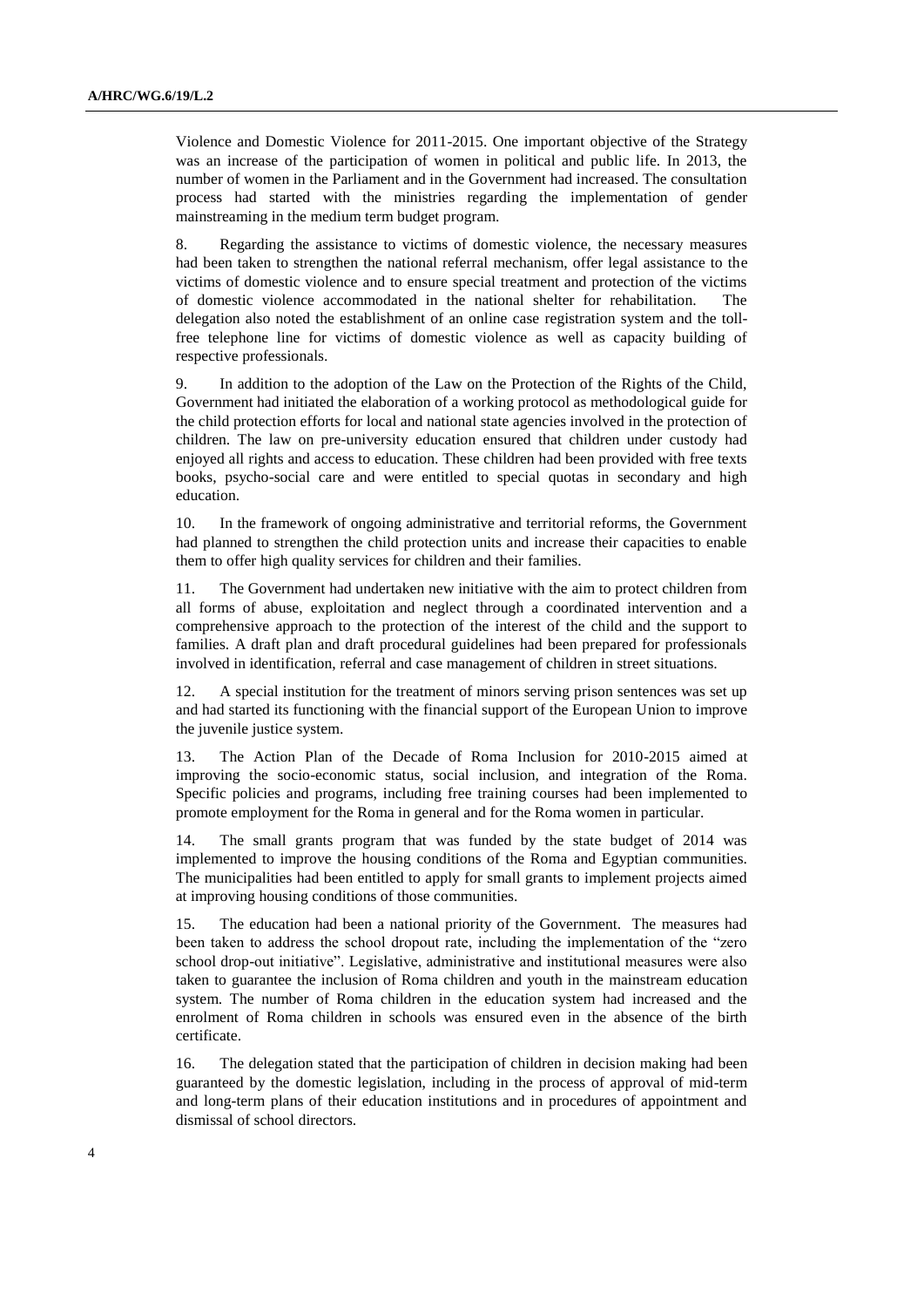17. In view of stepping up the fight against human trafficking, a series of measures had been taken to improve the legal framework. In 2013, legal amendments to the Penal Code were adopted to address internal human trafficking. The amendments to the respective laws introduced a provision of financial assistance to the victims of trafficking in addition to the social services provided in the reception and re-integrating centers. The bylaws had been adopted in order to coordinate effectively the work between the central and local structures in their fight against human trafficking.

18. A series of measures, including the public awareness raising campaigns had been taken to prevent cases of human trafficking. The Government had strengthened its cooperation and partnership with the civil society and had established an advisory group comprising civil society organizations that work on trafficking related issues. Moreover, the drafting of the Strategy and the new Plan of Action in the Fight against Trafficking in Human Beings had been planned.

19. In the context of combating the phenomenon of blood feud and revenge, a Plan of Action was drafted in order to fight the blood feud phenomenon. A specialised office had been established to direct, control and coordinate the activity of respective structures working to prevent and combat cases of blood feud. The Government had increased its cooperation with the local government and NGOs to settle disputes by means of reconciliation.

20. In addition to the legal measures adopted to combat discrimination, Albania developed a plan of measures on anti-discrimination on the grounds of sexual orientation and gender identity for 2012-2014, which included guidance and directions for the education institutions with a view to creating a safe environment in schools without practice of intolerance and social exclusion on the grounds of sexual orientation and gender identity.

21. The delegation stated that important reforms had been taken to protect human rights of detainees. In April 2014 the amendments had been adopted in order to improve the rights of the persons deprived of their liberty, and the conditions and treatment of convicted persons. The new Mid-term Strategy of the Prison System and its Action Plan had been drafted for 2014-2017 setting a number of priorities, including the harmonization of legislation with the acquis communautaire; the improvement of infrastructure and material conditions of the penitentiary institutions.

22. In 2014, the implementation of the new law for granting amnesty resulted in the significant reduction of the prison overcrowding. The construction of two penitentiary institutions in 2014 would also contribute to address further the prison overcrowding and improve general conditions in penitentiary system.

23. The monitoring of detention places had been carried out by specialized institutions within or outside the prison system. In 2014, General Directorate of Prisons had signed 14 agreements with non-governmental organizations to enable them to carry out inspections in detention places. A working group was set up to develop an Anti-Corruption Strategy in the Prison System.

24. Albania extended a standing invitation to all special procedures and two Special Rapporteurs had visited the country during the reporting period. The Government had pledged to continue working with special procedure mandate holders in implementing their recommendations. Albania was considering accepting the individual complaints procedure under all the human rights conventions to which it is already a party.

25. Albania had submitted its candidacy for the membership of the Human Rights Council for 2015-2017. The protection and promotion of human rights had been a priority of the new Government and thus, it would continue to fulfill its international obligations by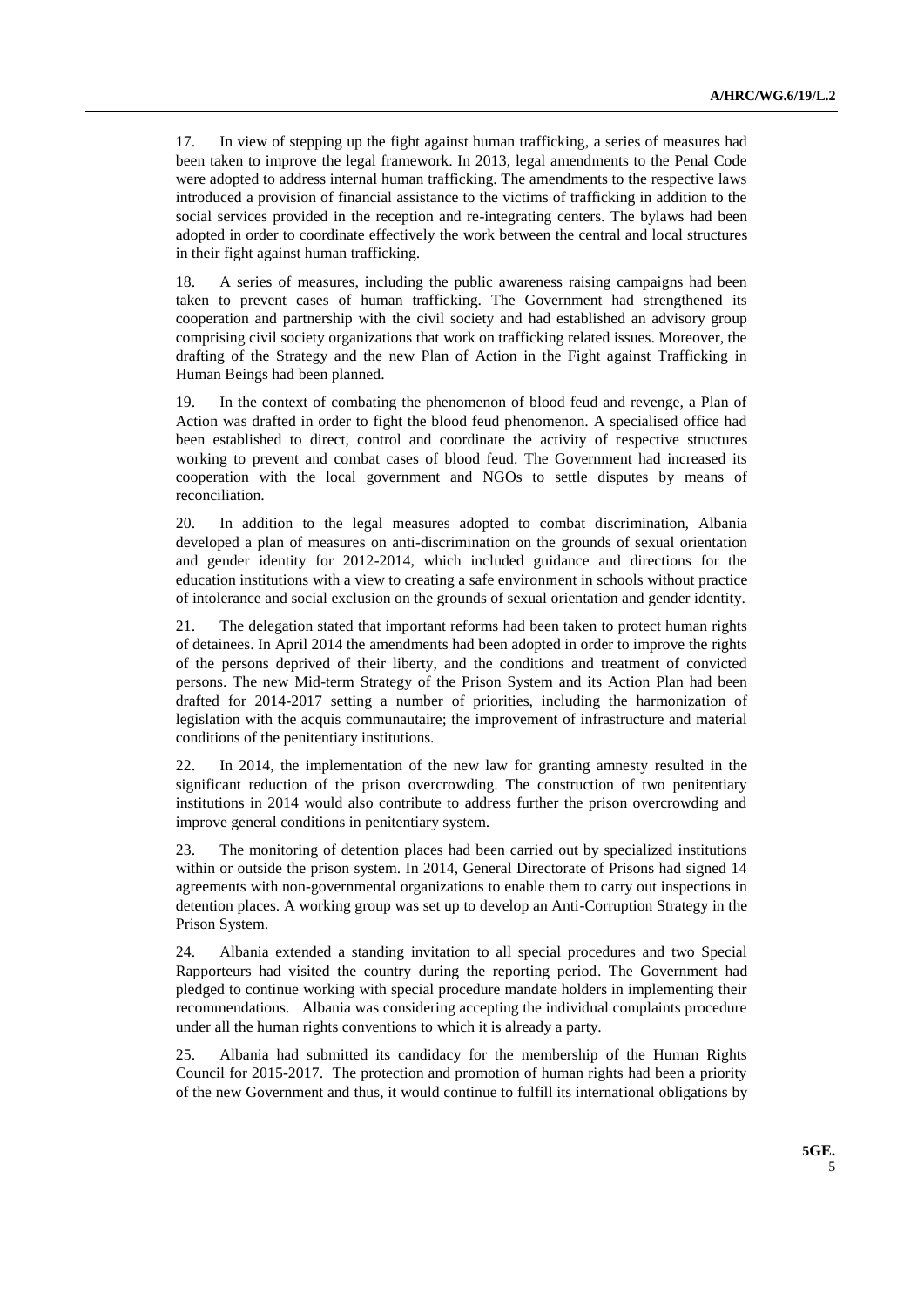implementing respective legislation and policies, increasing public awareness and strengthening the cooperation among different stakeholders in the field of human rights.

#### **B. Interactive dialogue and responses by the State under review**

26. During the interactive dialogue, 63 delegations made statements. Recommendations made during the dialogue are to be found in section II of the present report.

27. Sierra Leone noted ongoing efforts to protect children's rights, particularly amendments to corresponding legislation. It commended the incorporation of human rights to the national legislation in compliance with obligations under international conventions. It encouraged Albania to advance strategies to ensure social integration of minorities so as to ensure full enjoyment of their rights. It made recommendations.

28. Slovakia commended Albania on its cooperation with the human rights mechanisms. While noting various legislative amendments, efforts to implement human rights legislation should intensified. It expressed concern about discrimination towards the Roma community and lack of access to education for Roma children. Resources and policies in that area should be strengthened. Slovakia made recommendations.

29. Slovenia commended progress regarding domestic violence and welcomed the amendment and adoption of relevant legislation, but was concerned at reports of domestic violence and ineffective investigation into complaints. It noted the high dropout rate of girls at primary school. It urged the Government to increase protection of vulnerable groups, particularly women and girls. Slovenia made recommendations.

30. Spain recognized efforts to eliminate gender-based discrimination and the adoption of a national strategy and action plan for the Roma people. It highlighted the observation of the CRC that corporal punishment of children was widespread at home and school. It congratulated Albania on its ratification of the CRPD. Spain made recommendations.

31. Sweden expressed concern about the blood feuds, the extent of which was not fully known, resulting in a lack of preventive measures. While welcoming efforts to strengthen women's rights, it noted the underrepresentation of women in public office. It nevertheless congratulated Albania for fulfilling the 30 percent quota for women in the Council of Ministers. Sweden made recommendations.

32. Switzerland was concerned at shortcomings in child protection. It applauded the adoption of legislation against discrimination but noted the prevalence of gender based discrimination. It regretted that the Egyptian community was not recognized as a minority and was concerned at the discrimination towards that group. Switzerland made recommendations.

33. Thailand noted efforts to combat domestic violence and violence against women. It welcomed the importance attached to the promotion of gender equality by Albania, but believed that the measures could be strengthened in this field. It believed that further attention should be given to services supporting victims of trafficking. Thailand made recommendations.

34. The former Yugoslav Republic of Macedonia urged the Government to further combat domestic violence. It asked about consultations between stakeholders and the Ministry of local administration regarding the law on administrative and territorial division, results thus far, and minority groups' participation in those consultations. It enquired about labour rights policies envisaged for ethno-linguistic and national minorities. It made recommendations.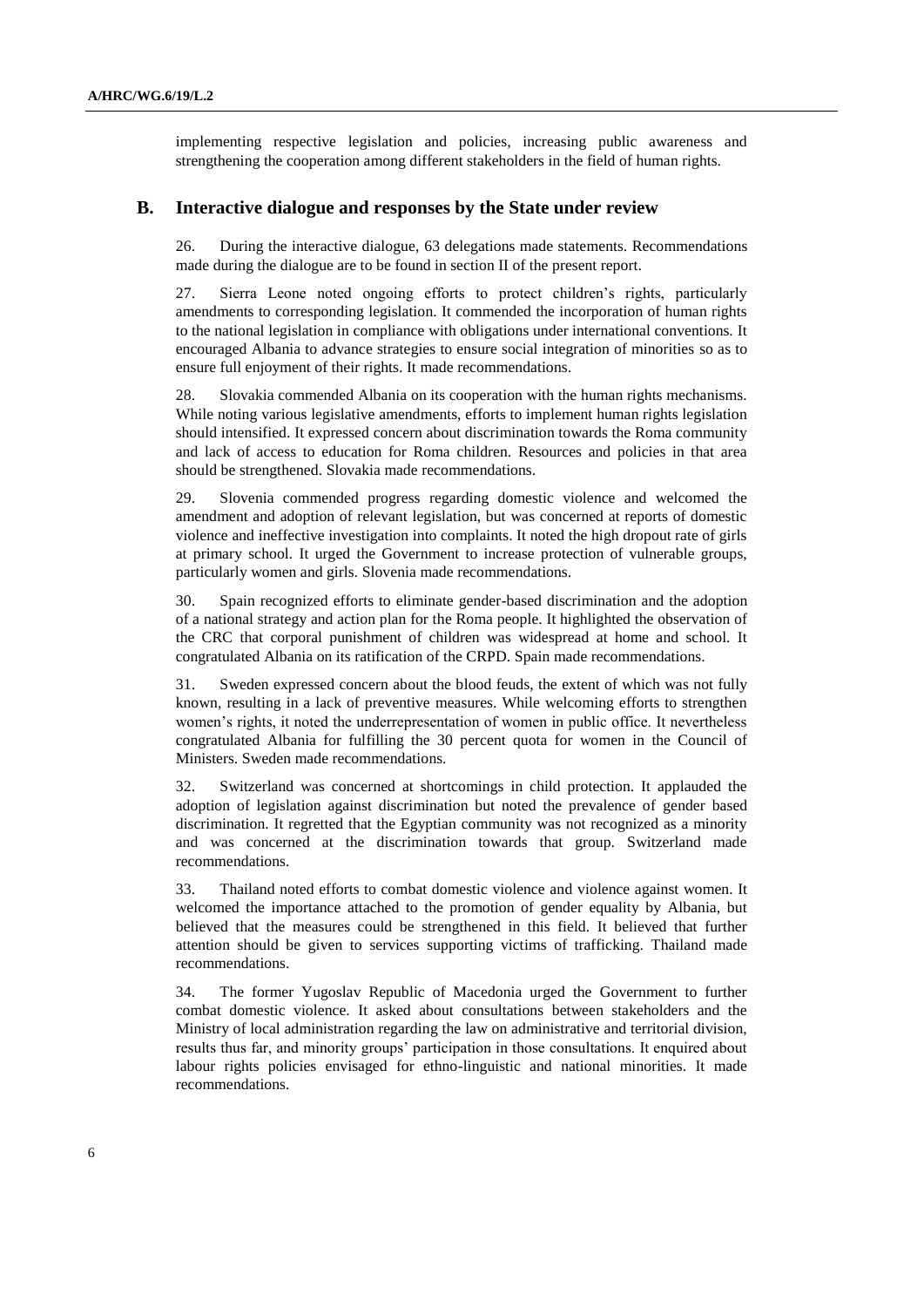35. Togo applauded the strengthening of the legal and institutional framework and the adoption of action plans in areas including children's and women's rights. It regretted the lapses in the law on discrimination, particularly the non-prohibition of discrimination based on nationality. Togo made a recommendation.

36. Tunisia noted progress in areas including discrimination, human trafficking, the judiciary and education. It noted efforts to combat domestic violence and encouraged Albania to challenge the stereotypes that fostered such a scourge. It encouraged Albania to intensify its fight against vendetta-related crimes, investigate such crimes and bring the culprits to justice. Tunisia made recommendations.

37. Turkey appreciated efforts to establish democratic institutions. It encouraged Albania to continue to combat domestic violence and to take measures to emancipate women, particularly in the areas of education and employment. It noted the adoption of the law on social services, which would contribute to gender equality. Turkey made recommendations.

38. The United Kingdom of Great Britain and Northern Ireland welcomed efforts to combat religious extremism, human trafficking and blood feuds. It urged the Government to increase convictions and raise public awareness of domestic violence. It was concerned at inadequate facilities in places of detention for persons with physical disabilities and inadequate care of prisoners with mental health issues. It made recommendations.

39. The United States of America commended the appointment of the national antitrafficking coordinator. It was concerned at the lack of capacity of the police to address all reported cases of domestic violence. It noted reports of police mistreatment of detained suspects and deplored the engagement of children in the worst forms of labour. The United States of America made recommendations.

40. Uruguay welcomed the 2012 and 2013 reforms of the Criminal Code. It applauded the ratification of the CRPD and the Optional Protocol to the CRC. It noted efforts to improve the women's situation and achieve gender equality at all levels of public office. Uruguay made recommendations.

41. The Bolivarian Republic of Venezuela noted the ratification of the CRPD. It acknowledged efforts to improve living conditions of the Roma community including the establishment of preschool facilities. It also noted steps to strengthen legislation regarding domestic violence. It made recommendations.

42. Viet Nam thanked the delegation for updated information on the human rights situation. It noted efforts and achievements made in the field of human rights, including legislative reform following the 2013 elections, capacity building of human rights institutions, and increased participation in core European and international human rights instruments. Viet Nam made recommendations.

43. Afghanistan praised the adoption and amendment of several laws and strategies and the accession to certain international conventions. It acknowledged steps to improve the justice system, particularly the adoption of the cross-cutting justice strategy to increase access to justice. It appreciated attention given to the rights of vulnerable persons. Afghanistan made a recommendation.

44. Algeria noted the adoption of legislation regarding discrimination and gender equality. It also noted the ratification of various conventions, including the CRPD. It hoped that the action plan regarding the Roma would promote the rights of that community and that the Criminal Code amendments would strengthen the fight against human trafficking. Algeria made recommendations.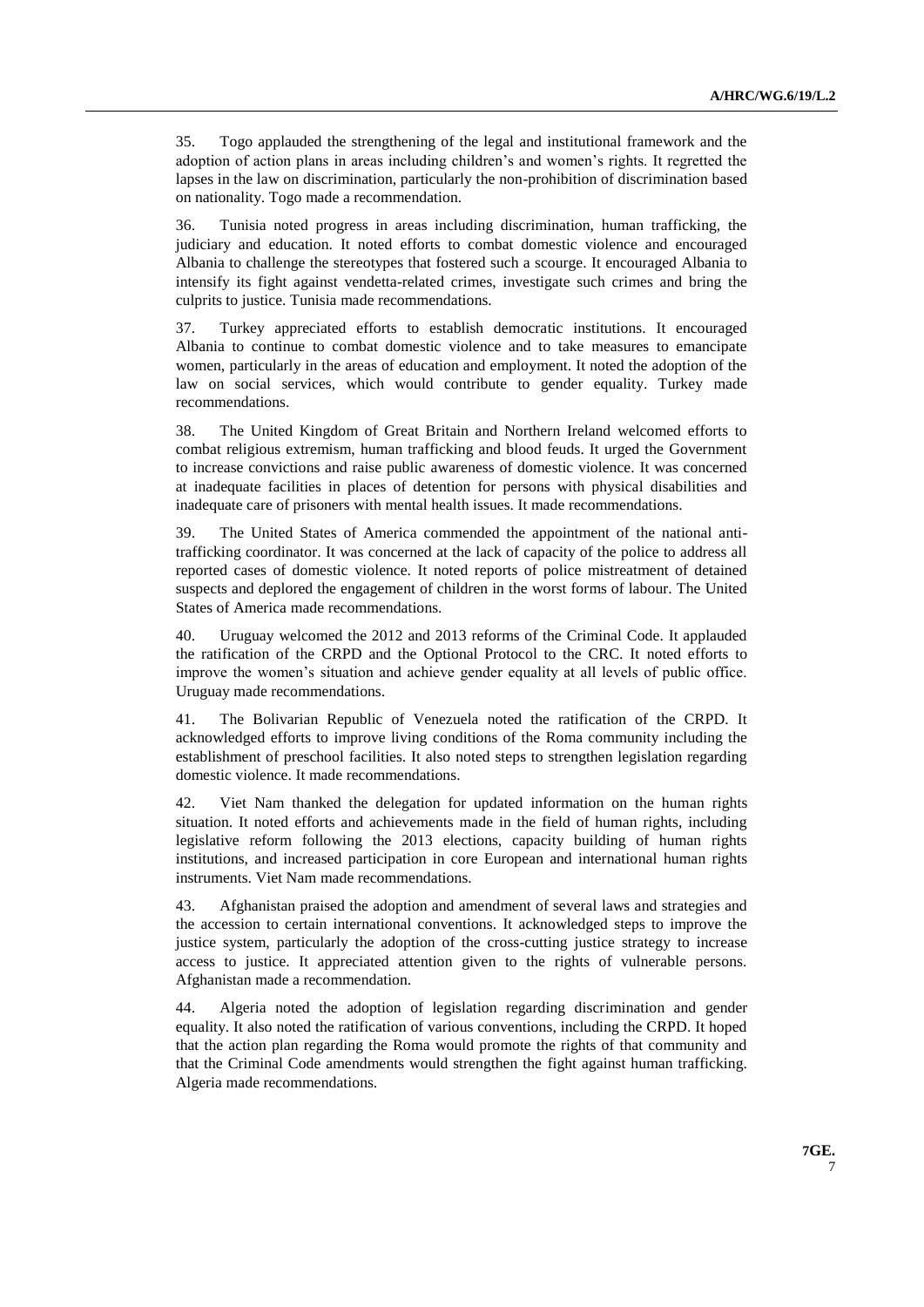45. Angola congratulated Albania on the legislative reform process, particularly the harmonization of national child protection laws with the CRC, and encouraged Albania to strengthen cooperation with human rights mechanisms in that area. It commended efforts in respect of women's rights, gender equality and violence against women. Angola made a recommendation.

46. Argentina congratulated Albania on the ratification of the CRPD and welcomed the country's commitment to respect the rights of persons with disabilities. It applauded the adoption of legislation on protection against discrimination and noted measures taken in the framework of the fight against discrimination. Argentina made recommendations.

47. Australia encouraged Albania to build on the success of the 2013 elections to increase democracy and move towards European integration. It welcomed efforts to address corruption by restricting immunity of high-level officials. It was concerned at the prevalence of domestic violence and scarcity of proceedings. It recognized efforts regarding the Roma and Egyptian communities. Australia made recommendations.

48. Austria commended the ratification of various instruments. It was alarmed by reports of discrimination and violence against women. Despite progress, it was concerned about the many Roma children outside education. It asked what steps would be taken to address internal and cross-border human trafficking. Austria made recommendations.

49. Belgium welcomed the broadening of protection against discrimination based on sexual orientation and the introduction of the national strategy for gender equality. Significant challenges remained regarding corruption and the independence of the judiciary. Despite relevant legislation, the situation of women and children were a cause of concern. Belgium made recommendations.

50. Brazil noted with satisfaction the ratification of the CRPD and the national strategy to reduce gender-based violence. It appreciated the creation of the position of the Commissioner for the Protection from Discrimination and the national action plan for children. It was concerned by provisions which allowed child victims of prostitution to be prosecuted. Brazil made recommendations.

51. Canada asked for information on additional measures envisaged to address trafficking in persons and further strengthen the implementation of relevant laws. It supported measures to combat gender-based violence and noted the adoption of legislation criminalizing sexual violence within marriage but remained concerned by the lack of mechanisms to bring the perpetrators to justice. Canada made recommendations.

52. China appreciated efforts to implement the recommendations accepted at the previous UPR cycle, including amending legislation regarding women's and children's rights, the rights of persons with disabilities, domestic violence, human trafficking, social security, education and health care. It welcomed efforts to implement the action plan on the inclusion of the Roma community. China made recommendations.

53. Congo praised the strengthening of the legal framework concerning, inter alia, social services, education and the judiciary. It noted the Criminal Code amendments to prevent domestic violence, protect victims and impose harsher sentences on the perpetrators. It commended the ratification of the CRPD and the Optional Protocol to the CRC. The Congo made recommendations.

54. Costa Rica applauded efforts to align national legislation with international instruments, such as the CRPD and the CPED. It noted measures to strengthen protection against domestic violence. It encouraged Albania to improve legislation concerning human trafficking and early identification of trafficking victims. It made recommendations.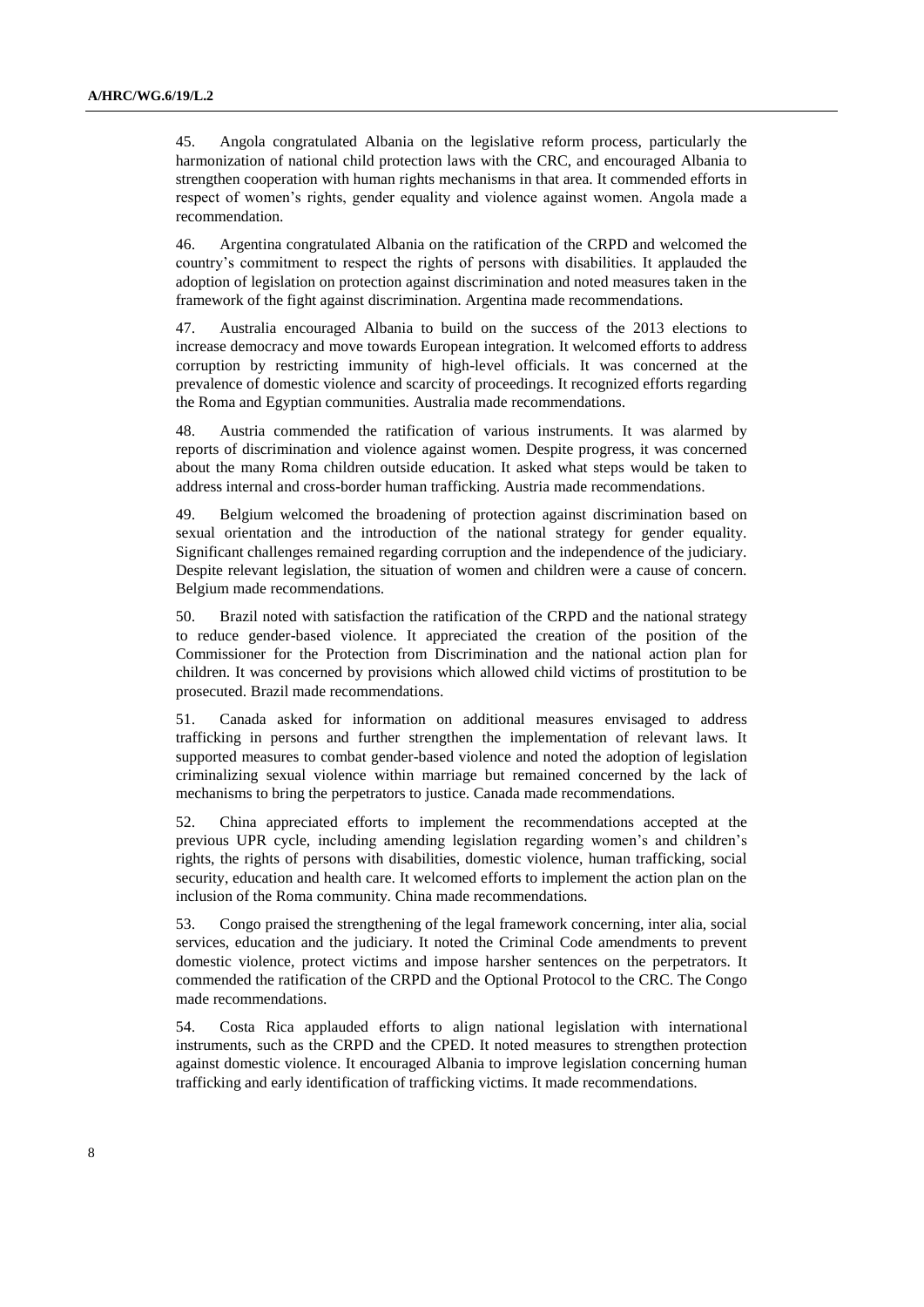55. Croatia welcomed various reform measures and steps to improve the efficiency of investigations and prosecutions. It noted efforts to combat corruption and organized crimes and the enhancement of legislation regarding discrimination, human trafficking, and children's and women's rights. It encouraged Albania to continue to improve protection of victims of human trafficking and children's rights. Croatia made recommendations.

56. The Czech Republic welcomed the amendment to the Criminal Code which categorized domestic violence as a crime punishable by imprisonment. It noted that Albanian law provided for public access to Government information and acknowledged the considerable progress achieved in the field of the rights of the child. It made recommendations.

57. The delegation informed that the 2010 Law on the Protection of the Rights of the Child incorporated a clear definition of the child as every person until the age of 18. A new and comprehensive child protection system was functioning to identify all children at risk of exploitation, violence, abuse and neglect.

58. Corporal punishment was legally banned. The Government was implementing awareness campaigns and capacity building programs for various professional groups. The Government was trying to better link the child protection system with the domestic violence referral mechanism by organizing common trainings of public officers and by integrating social service providers for women and children.

59. In response to questions on domestic violence, the delegation mentioned that recent amendments to the Criminal Code had contributed to a considerable number of prosecutions and provided some statistics. Capacity building and trainings for the police on the application of the amended legislation assisted in this. The police had been included in the national referral mechanism to ensure that the criminal and social aspects had been addressed.

60. As regards human trafficking, the authorities had amended the Criminal Code to address problems in prosecutions. All stakeholders had been included in trainings on implementation of the amended legislation. The police had been applying standard operating procedures for the identification of trafficking victims. The steps in investigation had been defined in bye-laws. The numbers of victims and potential victims who had been identified and assisted in shelters had increased.

61. The General Directorate of Prisons, in cooperation with the Save the Children, had implemented a programme on juvenile justice, which included services to support rehabilitation and prepare for the reintegration of children. Activities to support reintegration had focused on empowerment and capacity development as well as the use of coordination networks for the governmental and NGO actors involved.

62. With respect to mentally ill persons and persons with disabilities in the penitentiary system, an agreement signed between the relevant ministries set an objective to improve health service provision including psychiatric services. This included the creation of a new forensic psychiatric institution to house patients treated under court orders. Specialized units would be included for the treatment of detainees with mental health problems and new institutions would be opened to improve the conditions for detained persons with disabilities.

63. In response to questions on the implementation of the recommendations of the Ombudsman, the delegation noted that General Directorate of Prisons established a working group to deal with monitoring the implementation of those recommendations.

64. The Commissioner for Protection from Discrimination had examined complaints alleging discrimination based on sexual orientation or gender identity and had initiated an ex officio investigation in this field. The delegation provided information on the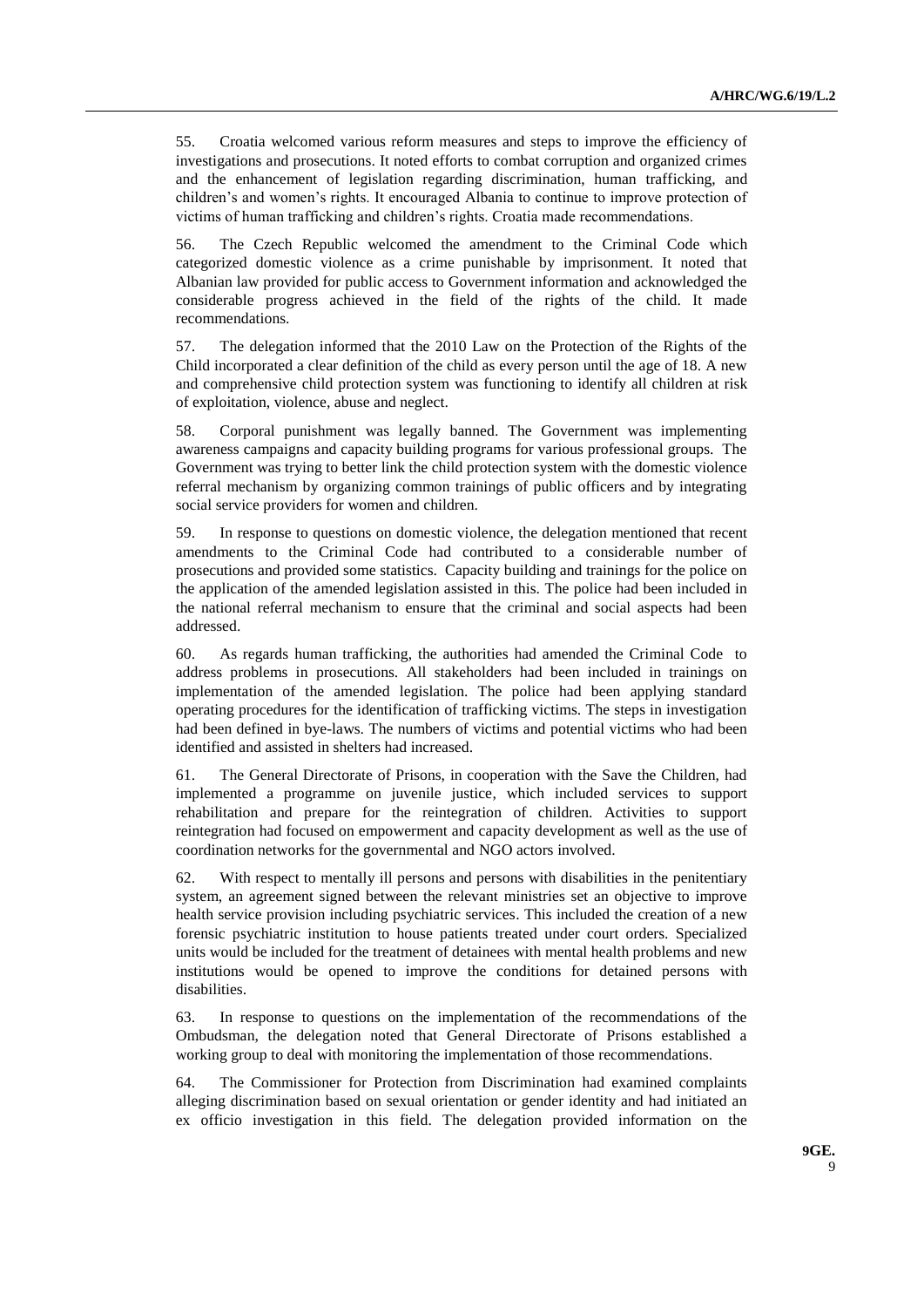Commissioner's decisions (and the sanctions imposed), training and outreach activities across the country and noted that the Commissioner's competencies included the private as well as the public sector.

65. Democratic Republic of the Congo noted progress in various areas of national life and improvements to legislation. It applauded the strengthening of the rights of women, children and persons with disabilities. It noted women's increased participation in public office, and efforts to combat corruption, torture and human trafficking. It made a recommendation.

66. Denmark commended the ratification of the Council of Europe's convention on domestic violence and legislative amendments in that area. It noted with concern the allegations of torture and ill-treatment of detained persons and encouraged Albania to prevent torture by increasing visits by the national preventive mechanism to detention facilities without prior notification. Denmark made recommendations.

67. Egypt welcomed efforts including strengthening the role of the ombudsman and integrating the Roma community. It commended measures on human trafficking and child protection. It asked for details on the challenges to the effective implementation of legislation concerning domestic violence and women's political empowerment, and on the measures envisaged to address those issues. Egypt made recommendations.

68. Estonia welcomed progress made and encouraged further steps to strengthen the rule of law. Despite improved freedom of expression, further efforts were needed to fully guarantee media independence and safety of journalists. It encouraged steps to improve good governance and for attention to be paid to women's rights, particularly against violence. Noting political polarization, consideration of the ombudsman's recommendations and international obligations remained a priority. Estonia made recommendations.

69. France welcomed the delegation of Albania. It applauded the ratification of the CRPD. France made recommendations.

70. Germany commended the ratification of the CRPD, the creation of the Commissioner for Protection from Discrimination and the National Strategy on Gender Equality and Reduction of Gender Based Violence and Domestic Violence 2011-2015. It remained concerned about the fragmented human rights protection. It asked about steps taken to counter blood feuds, protect potential victims and seek prosecutions. Germany made recommendations.

71. Ghana asked to what extent civil society had participated in the preparation of the national report. It noted the adoption of the Cross Cutting Strategy to fight corruption but said anti-corruption efforts should be fully implemented. It urged continuing steps to prevent torture; particularly the enforcement of the Penal Code regarding deprivation of liberty and humane treatment.

72. Greece encouraged further steps to combat domestic violence. It asked for details regarding improvements to the protection of minorities in the legislative and policy framework; and regarding restitution of private property to religious institutions and members of minority groups, commending the adoption of the law "On the Registration of Immovable Properties". Greece made a recommendation.

73. Hungary positively noted the ratification of CRPD and OP-CRC-IC. It commended the law on measures against violence in family relations but noted that few protection orders had been granted to victims. It expressed concern at the situation of minority languages and that large numbers of Roma children remained uneducated and illiterate. Hungary made recommendations.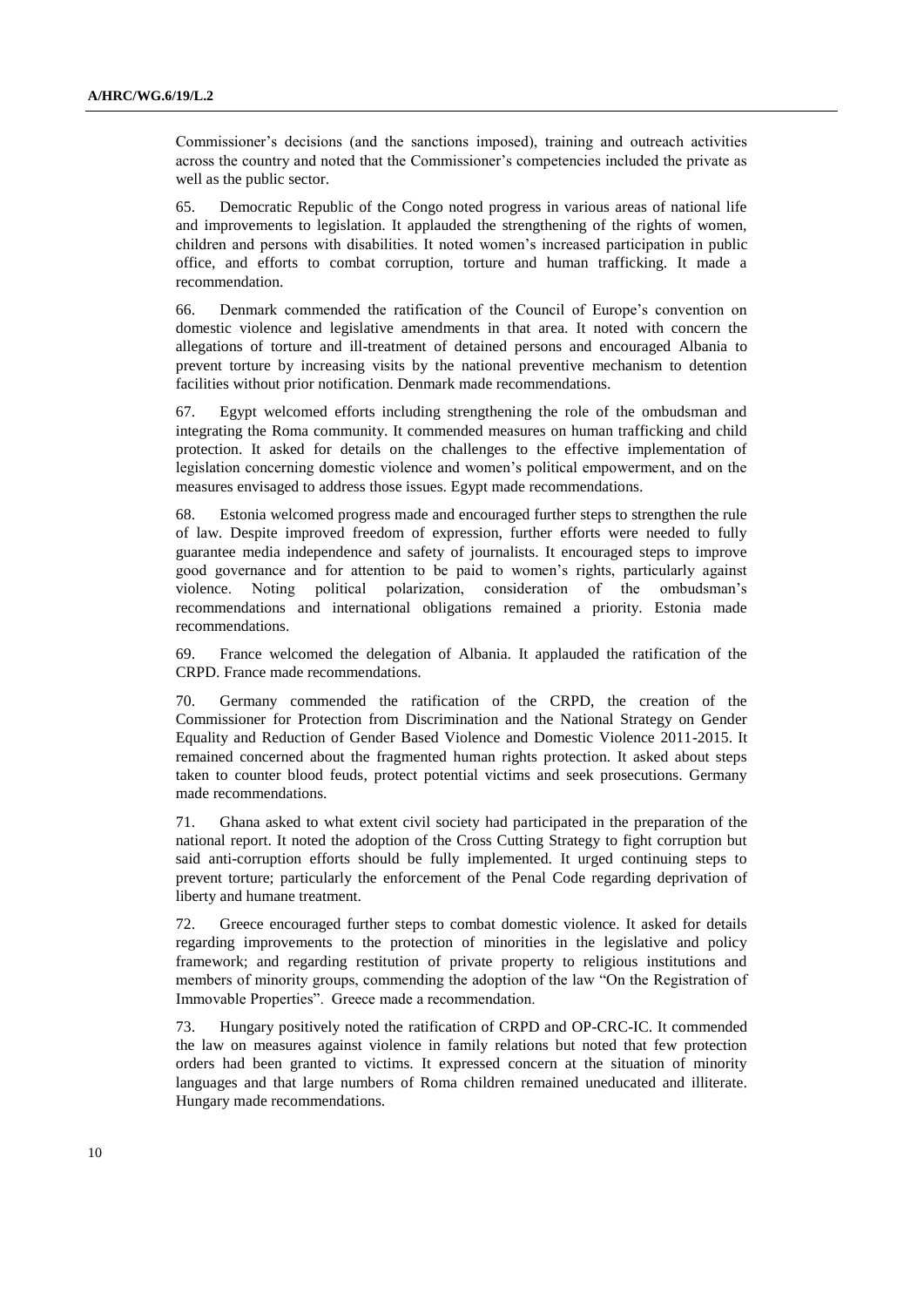74. Indonesia appreciated efforts to strengthen legal and administrative frameworks to monitoring the promotion and protection of human rights; namely the roles of Ombudsman and the Commissioner for Protection from Discrimination. However, there remained room for improvement. Indonesia made recommendations.

75. Iraq noted that the report reflected Albania's desire to promote and enhance fundamental rights and freedoms and uphold them. It commended Albania's accession to many international instruments and protocols, the latest being the CRPD. That affirmed Albania's determination to strengthen international cooperation to protect and promote human rights and meet international standards.

76. Ireland welcomed progress, including to protect the rights of lesbian, gay, bisexual and transgender persons, and asked about the implementation of the previously-accepted recommendation to educate police officers on sexual orientation issues. It urged Albania to intensify efforts to prevent violence against women in all its forms. It expressed concern regarding the prevalence of trafficking in persons. Ireland made recommendations.

77. Israel asked what steps were being taken to ensure women's rights were respected and end gender-based discrimination. It commended the adoption and amendment of numerous human-rights related laws and bylaws and the ratification of several international conventions and protocols. Israel made a recommendation.

78. Italy particularly appreciated commitments to enhance civil service efficiency and fight corruption. It noted progress achieved in preventing violence against women. It noted recurring episodes of blood feud that negatively impacted on children's rights. Italy made recommendations.

79. Lithuania welcomed adoption of the Law on Protection from Discrimination and election of the Commissioner for Protection from Discrimination; National Strategy on Gender Equality and Reduction of Gender-Based Violence and Domestic Violence 2011- 2015 and the associated law. Steps had to be taken to combat human trafficking. Violence against journalists was a concern. Lithuania made recommendations.

80. Malaysia welcomed progress in implementing accepted UPR recommendations on combating child trafficking, sexual violence and the ill-treatment of women and children. It noted amendments to the Penal Code to prevent violence against women, and the adoption of strategies relating to gender-based violence and trafficking of children. However, children were still reportedly exploited. Malaysia made recommendations.

81. The Maldives highlighted the adoption of new legislation to protect human rights and the amendment of the Penal Code in line with international standards, notably ensuring harsher punishment of perpetrators of domestic violence. It noted ratification of the CRPD, which would improve the situation of persons with disabilities. It made recommendations.

82. Mexico recognized Albania's cooperation with international human rights instruments, including the ratification of the CRPD and OP-CRC-IC. It applauded the National Strategy on Gender Equality and Reduction of Gender Based Violence and Domestic Violence 2011-2015, and hoped that would lead to more convictions and increased effectiveness of victim protection orders. Mexico made recommendations.

83. Montenegro asked whether further regulations would be implemented to increase women's participation in government positions, and whether additional measures would be taken to promote equal participation of national minorities. It highlighted the appointment of the Commissioner for Protection from Discrimination and adoption of the Law on Protection from Discrimination. It noted efforts to protect women from violence and integrate Roma minorities and LGBT persons.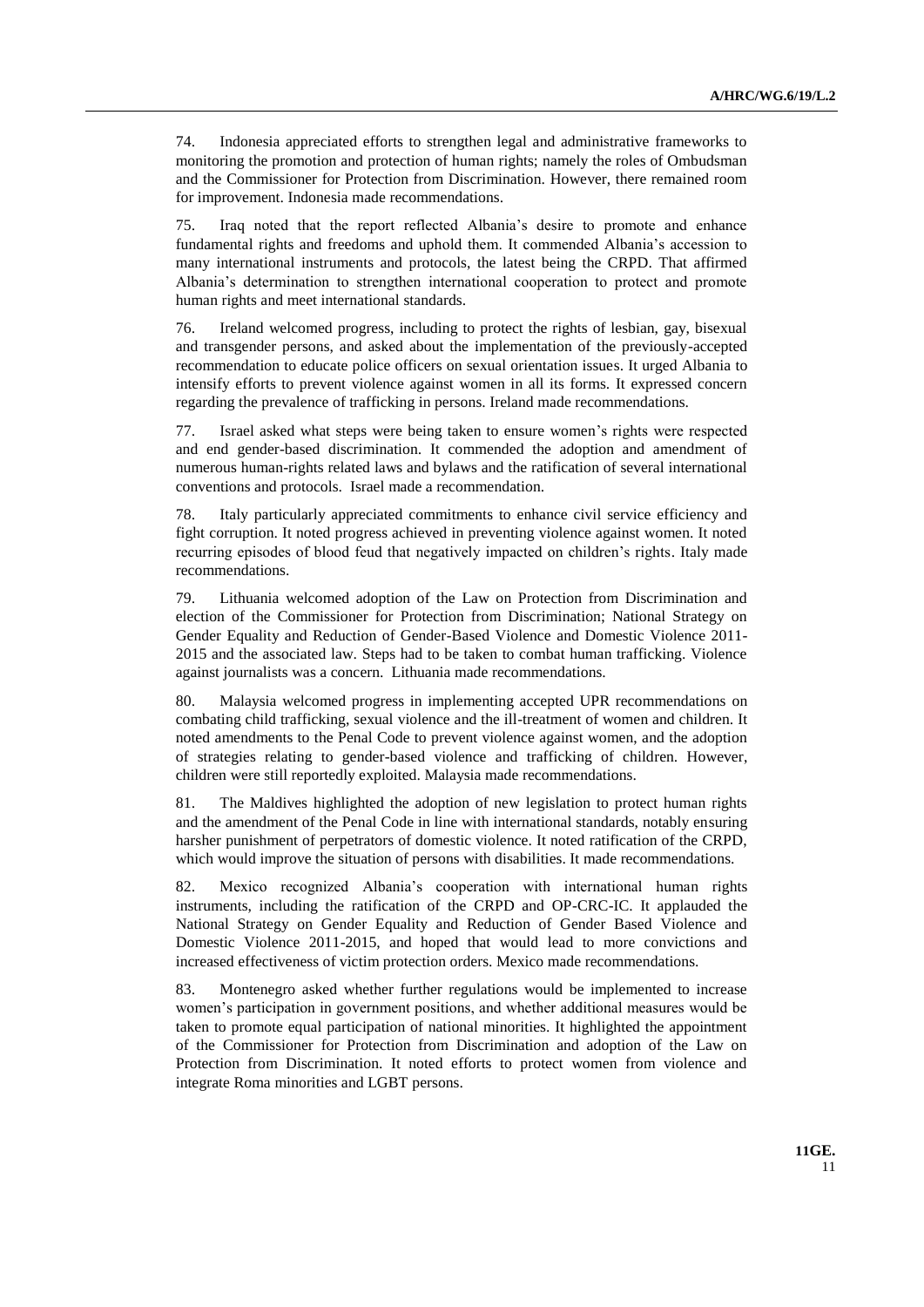84. Morocco asked for information regarding the National Strategy on Gender Equality and Reduction of Gender Based Violence and Domestic Violence, Action Plan on Children, National Strategy on Persons with Disabilities, and Action Plan for the Implementation of Decade of Roma Inclusion. Morocco made recommendations.

85. The Netherlands welcomed Albania's commitment to promote equal rights for LGBT persons and prevent discrimination, and hoped this would lead to legislative amendments regarding gender identity, gender expression and hate speech. It expressed concern regarding the impartiality of and access to the judicial system and prevailing attitudes leading to harmful practices such as prenatal sex selection. It made recommendations.

86. Nicaragua noted the implementation of recommendations from the first UPR cycle and the adoption of national strategies of social and economic importance. It expressed concern regarding continuing domestic and sexual violence against women and children and discrimination against minority groups. Nicaragua made recommendations.

87. The Philippines noted Albania's accession to international instruments, enactment of laws on discrimination and protection of children's rights and amendments to the Penal Code. It welcomed efforts to address domestic violence and human trafficking, and action plans to improve access to education and health services and protection for persons with disabilities. It urged continued commitment to human rights, particularly for the vulnerable groups. It made recommendations.

88. Poland acknowledged progress made in developing a legal and institutional human rights framework, including the Commissioner for Protection from Discrimination. It appreciated Albania's efforts to comply with recommendations accepted during the first UPR cycle, particularly the ratification of the CRPD. Poland made recommendations.

89. Portugal welcomed Albania's extension of a standing invitation to the Special Procedures of the Human Rights Council. It noted the 2013 amendment to the Penal Code to widen protection against discrimination on the basis of sexual orientation. It remained concerned about violence against, and trafficking and sexual abuse of children. Portugal made recommendations.

90. Qatar welcomed efforts to implement recommendations made under the first UPR cycle. It commended the adoption of the Action Plan on Children and the National Action Plan on the Fight against Trafficking in Human Beings. It congratulated Albania on ratifying the CRPD. Qatar made recommendations.

91. The Republic of Korea noted new and revised laws and regulations in line with international instruments, and welcomed the establishment of judicial bodies and the appointment of the Commissioner for Protection from Discrimination. It asked about the difference between the work of the latter and the People's Advocate. It noted the underrepresentation of women in the public sector and politics. It made recommendations.

92. The Republic of Moldova requested information regarding the ongoing justice sector reform, particularly provision of free legal aid. It acknowledged the criminalization of domestic violence and marital rape and the Referral Mechanism for Victims/Potential Victims of Trafficking and asked whether that had increased early identification of victims. It made recommendations.

93. The Russian Federation welcomed the national report presented by Albania and noted the difficult human rights situation in the country. The Russian Federation made recommendations.

94. Rwanda commended the adoption of the National Strategy on Gender Equality and Reduction of Gender- Based Violence and Domestic Violence 2011-2015. It commended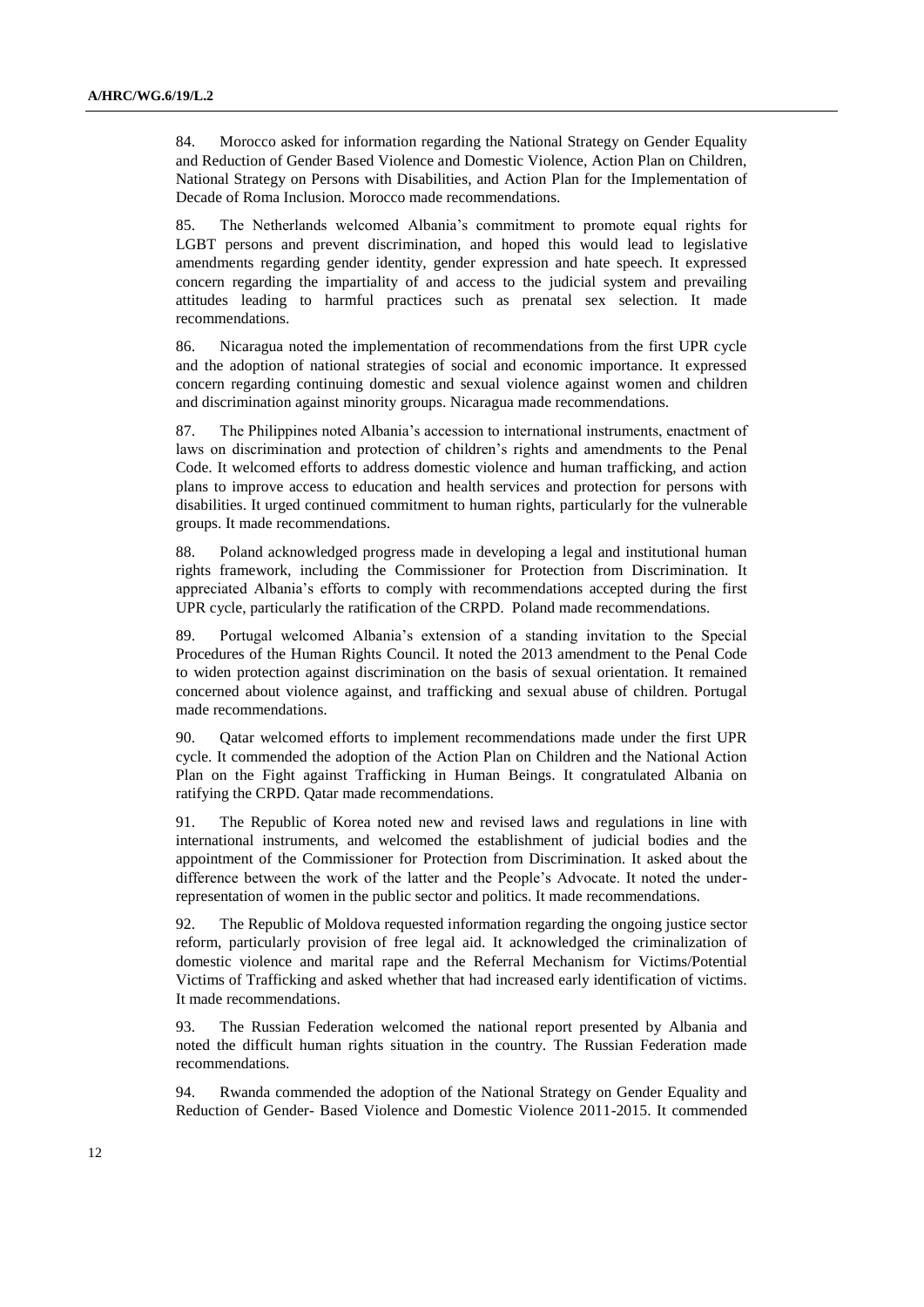steps to combat corruption, including restricting immunity of high-level officials. It noted the number of women holding public and political positions. Rwanda made recommendations.

95. Saudi Arabia noted the steps taken to implement recommendations made during the first UPR cycle. It particularly commended efforts to ensure the protection of rights of persons with disabilities, through appropriate legislation and their inclusion in the National Strategy for Development and Integration and the Strategy on Employment and Professional Training. Saudi Arabia made recommendations.

96. Serbia commended improvements to the institutional framework and the capacity of independent institutions, and encouraged further progress. Serbs had been unable to declare their ethnicity during the 2011 census. It urged Albania to adopt a law on national minorities, ensuring all minorities could equally exercise their rights. Serbia made recommendations.

97. Romania noted that Albania had overcome a history of dictatorship and had made impressive progress in human rights. However, the effective protection and implementation of the rights of persons belonging to minorities remained a priority. The distinction between national and ethno-linguistic minorities could be contrary to the principle of nondiscrimination. Romania made recommendations.

98. Responding to questions concerning blood feuds, the delegation stated that the Government had carried out public awareness campaigns and had worked with nongovernmental organizations and the National Reconciliation Committee to address the issue. The authorities had been proactive in gathering police intelligence to identify and prevent such crimes, and had provided police protection to families in conflict. As a result, few blood-feud deaths occurred in 2013.

99. Responding to questions on minority rights, the delegation stated that a road map was being prepared to protect national minorities' rights. A working group had been established to review existing legislative and institutional frameworks and address complaints from minorities. The working group, comprising the Ombudsman, the Commissioner for Protection from Discrimination and representatives of civil society, would present conclusions and proposals for the improvements of the legal framework by the end of 2014. Those proposals would also address the distinction between the two identified categories of minorities. The process to reform property rights would also be completed by the end of 2014.

100. The delegation stated that civil society had been actively involved in various government initiatives and had participated in the monitoring of national institutional bodies. For example, civil society representatives were part of the National Council for Protection of the Right of the Child, participating in monitoring the child protection system.

101. Albania had joined the global fight against discrimination on the basis of gender and sexual orientation, and measures were being implemented in collaboration with responsible government structures, civil society, international organizations, academia and independent institutions, which included legislative review, public awareness activities, and capacity building among police, social workers and health workers. Awareness-raising activities had previously taken place during the week against homophobia, which had resulted in increased public awareness. There were proposals to amend the Family Code concerning cohabitation for LGBTI persons, and to amend the Labour Code to broaden the concept of non-discrimination based on sexual orientation and gender identity in matters of employment and vocational training.

102. In response to the question of overlapping competencies between the People's Advocate and the Commissioner for Protection from Discrimination, the delegation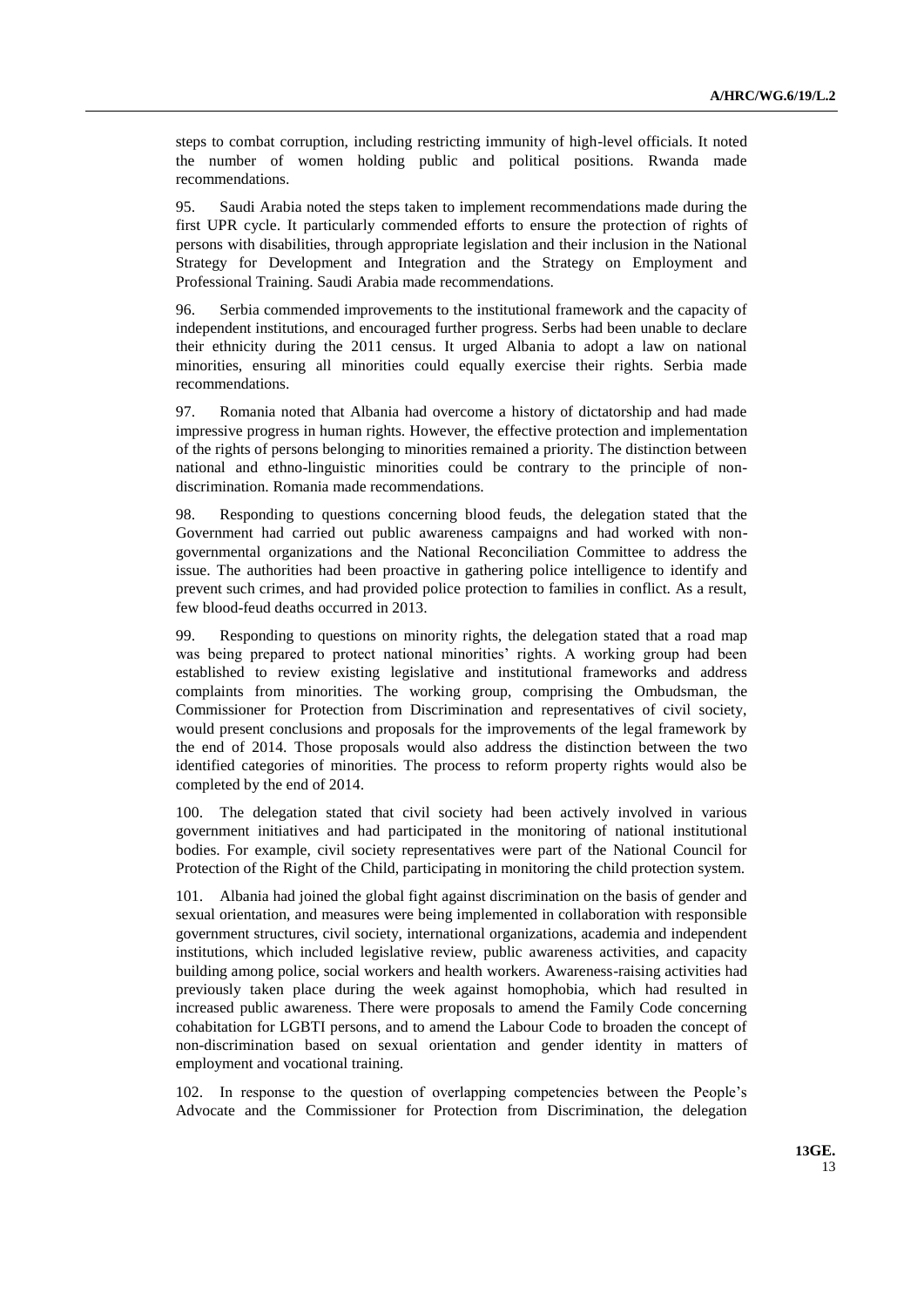outlined a number of differences between the two institutions. The People's Advocate was a constitutional institution, defending the rights of individuals from public administration actions. It made recommendations on such cases, and was able to initiate proceedings in a constitutional court. The Commissioner for Protection from Discrimination was an independent public institution, ensured non-discrimination in both the private and public sectors, imposing fines and providing representation to complainants in civil judicial cases.

103. In response to the question on the protection of women's rights, the delegation reassured the Government's commitment to continue implementing measures already adopted in that regard. Albania had been one of the first to ratify the Council of Europe Convention on Preventing and Combating Violence against Women and Domestic Violence and was implementing it, collaborating with nongovernmental organizations and providing them with funds from the State budget. The Government was also committed to eliminating the gender wage gap, as well as the discrepancy between the content of legislation and its implementation in this respect.

## **II. Conclusions and/or recommendations**

104**. The recommendations formulated during the interactive dialogue and listed below have been examined by Albania and enjoy the support of Albania:**

104.1 **Sign and ratify the Optional Protocol to the ICESCR (Spain 4);**

104.2 **Ratify the Optional Protocol to ICESCR (Portugal 4) (Israel);**

104.3 **Ratify the Optional Protocol of the CRPD (Austria 5) (Israel) (Rwanda 2);**

104.4 **Consider ratifying the Optional Protocol to the CRPD (Estonia 2);**

104.5 **Sign and ratify the Optional Protocol to the CRPD (Spain 5);**

104.6 **Ratify the European Charter for Regional or Minority Languages (Hungary 3);**

104.7 **Ratify the ILO Convention No. 189 (Israel);**

104.8 **Consider ratifying the ILO Convention No 2. on Unemployment (Israel);**

104.9 **Consider ratifying the ILO Convention No. 117 on Social Policy (Israel);**

104.10 **Consider ratifying the ILO Convention No. 118 on Equality of Treatment (Israel);**

104.11 **Effectively integrate the Rome Statute and the Convention for the Protection of All Persons from Enforced Disappearances in its domestic legislation (Uruguay 3);**

104.12 **Fully align its national legislation with the Rome Statute of the International Criminal Court (ICC) and the Kampala Amendments, including by incorporating provisions to cooperate promptly and fully with the ICC and to investigate and prosecute genocide, crimes against humanity and war crimes effectively before its national courts (Estonia 3);**

Conclusions and recommendations will not be edited.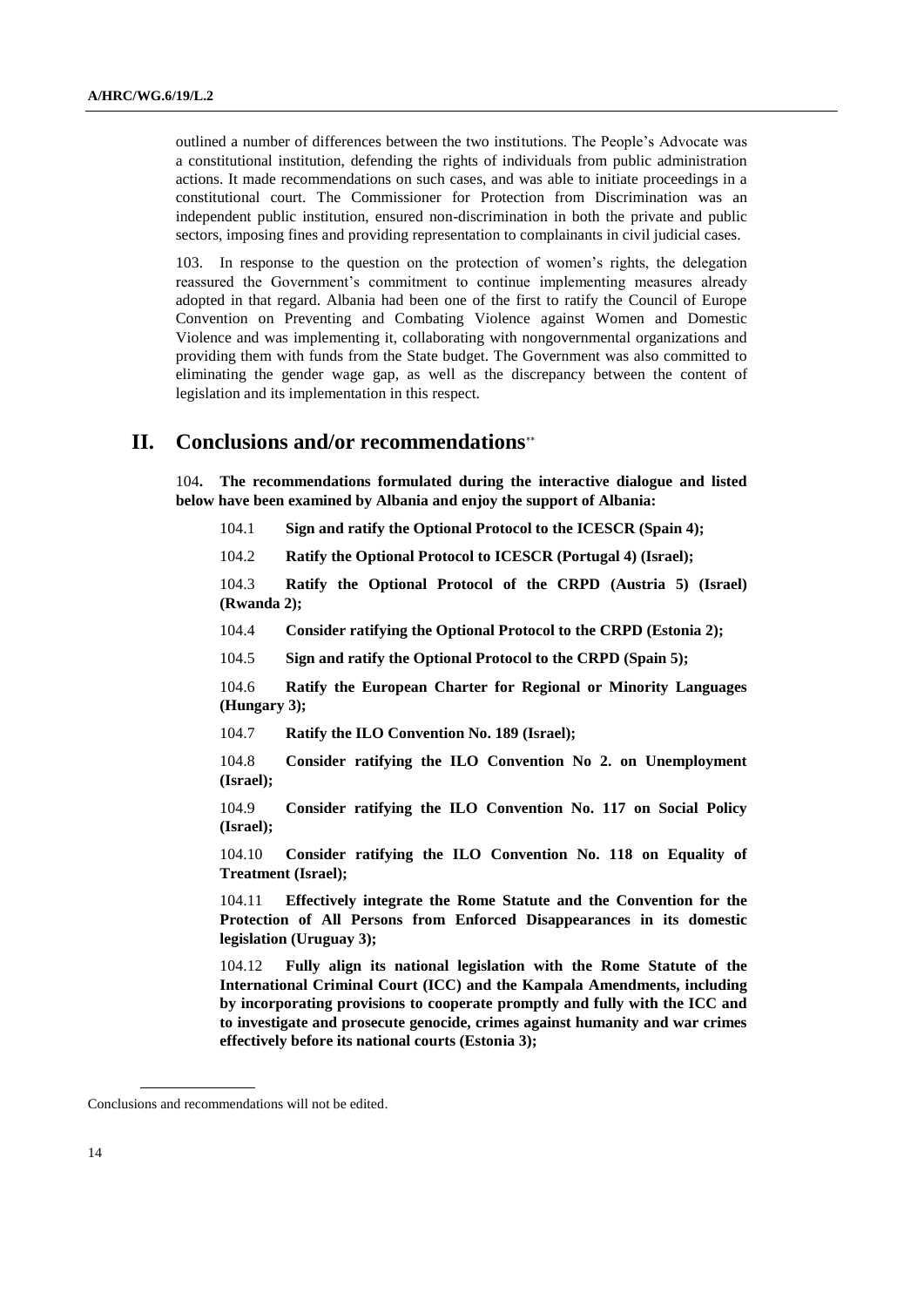104.13 **Allocate additional resources in order to further strengthen the work of the Ombudsman's Office (Sierra Leone 1);**

104.14 **Provide the Office of the People's Advocate with the appropriate financial and human resources and follow-up diligently on its recommendations (Tunisia 2);**

104.15 **Allocate the necessary resources to fulfil the mandate of the Ombudsman, and ensure compliance of this institution with the Paris Principles (France 1);**

104.16 **Strengthen the public impact of the People's Advocate (Ombudsman) and his capacity to act effectively as a preventive national force also when it comes to sensitive issues such as prosecution of acts of torture (Czech Republic 3);**

104.17 **Improve the function of the People's Advocate by providing the necessary financial assistance and human resources and make efforts to implement the recommendations of the Advocate (Republic of Korea 1);**

104.18 **Take measures to facilitate the effective performance of the functions of the Ombudsman, ensuring the adequate provision of financial resources for its work and an appropriate follow up of its recommendations (Mexico 1);**

104.19 **Respond to the recommendations of the Ombudsman (Saudi Arabia 2);**

104.20 **Review national legislation and take the necessary legislative measures to ensure that there is no overlap of functions between the Office of the Commissioner for the Protection from Discrimination and the Ombudsman, and consider granting the Ombudsman with the necessary financial and human resources to enable it to fulfil its mandate with more efficiency and independence, in accordance with the Paris Principles (Uruguay 2);** 

104.21 **Strengthen the role and resources of institutions in charge of human rights (Algeria 1);**

104.22 **Cooperate with OHCHR in its endeavours to harmonize the domestic legislation with international human rights standards (Turkey 4);**

104.23 **Give priorities to and allocate resources for implementing current national strategies, programmes and measures, with more focus on addressing the challenges and disparities in employment, education and health care, especially for vulnerable groups of women, children, migrants and the elderly (Viet Nam 2);**

104.24 **Continue its efforts through cooperation with civil society and combating stereotypes (Angola 1)**;

104.25 **Continue to implement effectively the National Action Plan on the Rights of the Child (China 2);**

104.26 **Pay particular attention to the conditions of street children in the context of its national policy on providing adequate protection for children (Egypt 3);**

104.27 **Strengthen cooperation with human rights bodies, continue to cooperate with the UN special procedures and maintain the standing invitation to the thematic procedures mandate holders (Morocco 3);**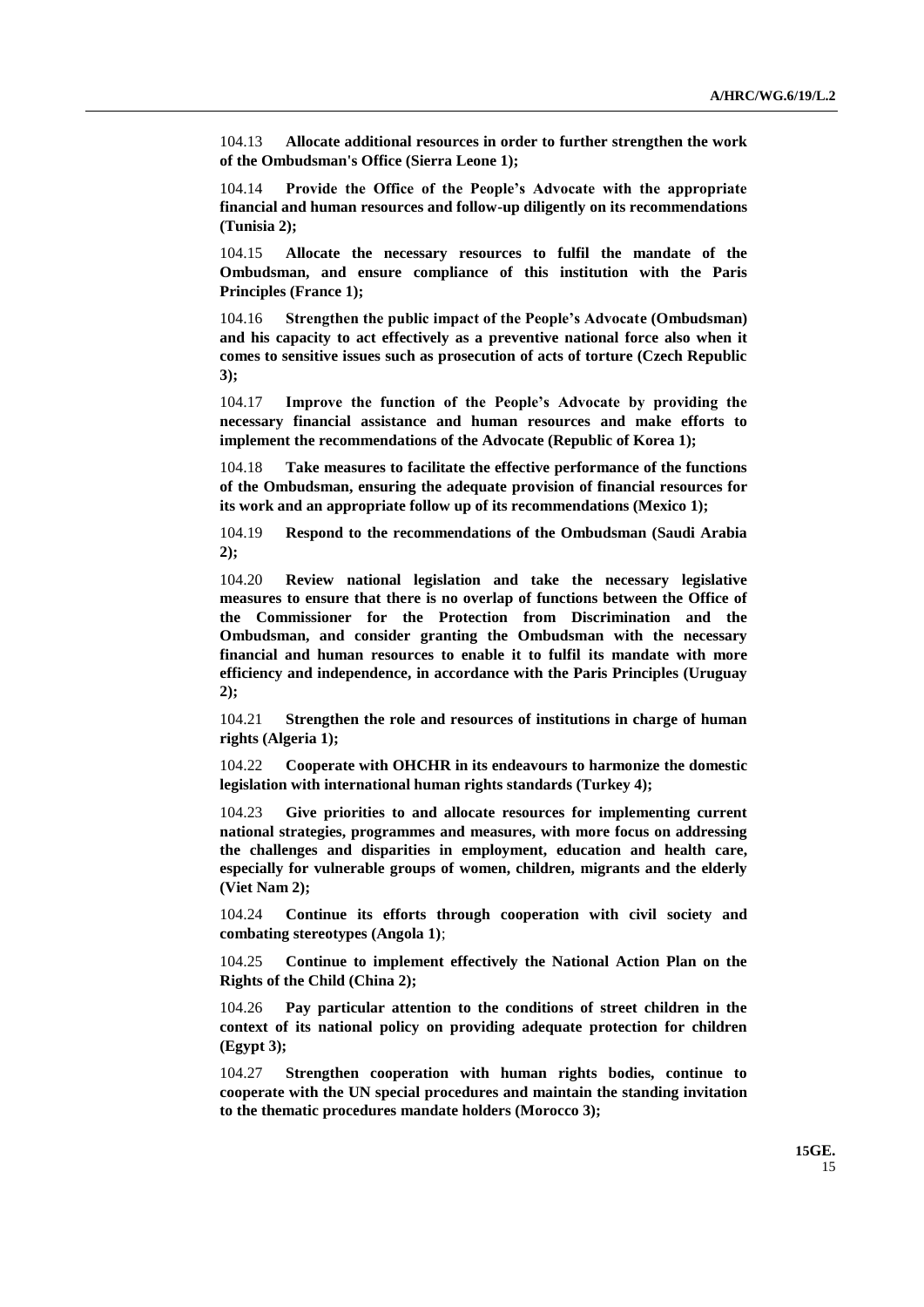104.28 **Make stronger efforts to improve and raise the standard of gender equality in society (Nicaragua 1);**

104.29 **Ensure equality of women and men in accessing socio-economic services, including property tenure, and health care and services (Thailand 1);**

104.30 **Continue efforts to strengthen the position of women's role in society and to create employment opportunities for rural women in the context of rural development strategy (Qatar 2);**

104.31 **Take necessary measures to speed up gender equality in practice, especially in the access to profession including at the highest level, to property, capital, medical services and housing (Belgium 4);**

104.32 **Undertake a gender revision of and amend all laws regulating property rights with a view to ensure equal land and property entitlements for women and men (Austria 2);**

104.33 **Take effective measures to accelerate the consolidation of property rights as an aspect of ensuring gender equality (Turkey 3);**

104.34 **Take steps to ensure equality between men and women; in particular, take measures to warrant that women enjoy equal pay for work of equal value as provided by the Labour Code, such as enhancing labour inspection measures and addressing the issue of ineffective implementation of the law, increasing awareness, and favouring access to justice for affected women(Canada 2);**

104.35 **Adopt and implement further measures in order to address the gender wage gap, improve women's access to entrepreneurship and ensure a balanced representation of women in the labour market (Italy 3);**

104.36 **Put forward its best efforts to ensure women's empowerment, representation and advancement especially in the public sector (Republic of Korea 2);**

104.37 **Fully implement the Law on the Protection from Discrimination and launch a national awareness campaign on the issue of discrimination and racism (Germany 1);**

104.38 **Study the possibility of strengthening the measures to fight discrimination, in order to eradicate the trend and/or the dissemination of stereotypes that lead to discrimination on the grounds of sexual orientation (Argentina 2);**

104.39 **Increase awareness-raising programmes and campaigns to promote tolerance and respect for cultural diversity (Malaysia 3);**

104.40 **In accordance with the recommendation of the People's Advocate, collect and administer accurate data and statistics regarding the blood feud phenomenon (Sweden 1);**

104.41 **Instruct police officers on an annual basis that any form of illtreatment of detained persons is unacceptable and will be punished (United States of America 2);**

104.42 **Prevent all cases of torture and ill-treatment by police, law enforcement officials and in places of detention and ensure effective, independent and impartial investigations in all cases (Germany 3);**

104.43 **Continue to enhance programmes to protect children from all forms of violence or abuse (Philippines 2);**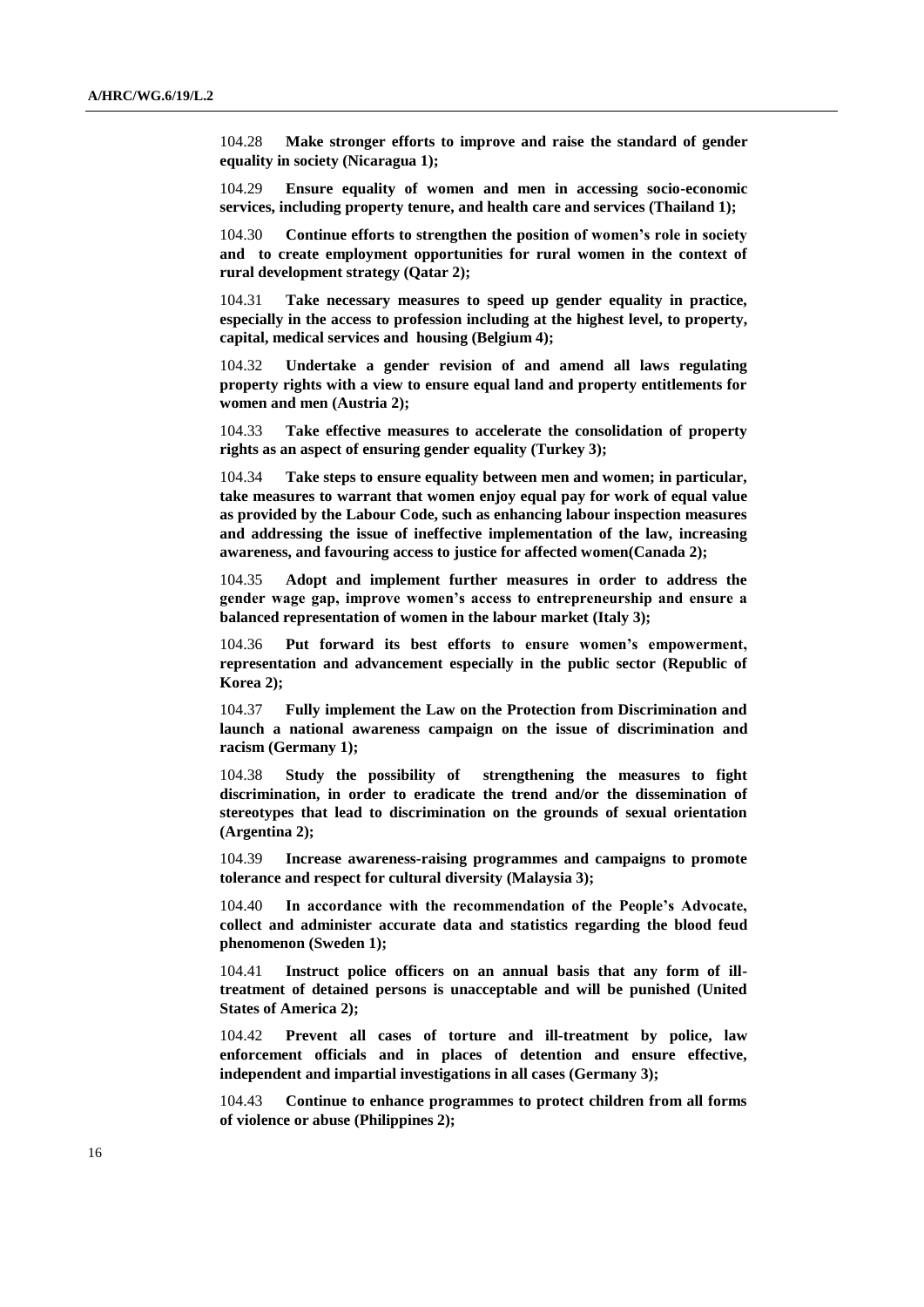104.44 **Continue efforts towards combating violence against women and children (Algeria 2);**

104.45 **Continue endeavours aimed at combating domestic violence and ensure that all reports of domestic violence are thoroughly investigated and perpetrators are brought to justice in accordance with the law (Slovakia 2);**

104.46 **Continue adopting and implementing robust measures to better address domestic violence and develop programmes to assist the victims of domestic violence and develop programmes to assist the victims of domestic violence (Turkey 1);**

104.47 **Fully implement the normative framework and related policies aimed at preventing violence against women, in particular by addressing the factors which may still prevent women from filing complaints regarding episodes of violence (Italy 2);**

104.48 **Enhance support services for victims of domestic and gender-based violence; and take measures to raise awareness among law enforcement officials, lawyers and judges of the serious nature of domestic and gender-based violence (Australia 2);**

104.49 **Provide the necessary support, including adequate shelter, to all victims of domestic violence (Denmark 1);**

104.50 **Establish appropriate shelters and social services for victims of domestic violence as well as a system of victim compensation and reintegration (Ireland 1);**

104.51 **Provide the necessary assistance to the victims of domestic violence, including through the adoption of rehabilitation and reintegration programmes (Lithuania 2);**

104.52 **Undertake a deep analysis of protection orders, for victims of domestic violence, that were broken in order to identify the root causes and take appropriate measures to secure the safety of the victims (Hungary 1);**

104.53 **Organize awareness raising campaigns on national level and especially in rural areas aimed at preventing violence against children at home and in all institutions in which children are present (Croatia 2);**

104.54 **Fully implement the National Strategy on Gender Equality and Against Gender-Based and Domestic Violence and build up the capacity of the police force to deal with such cases, including through additional training programs to help police identify and assist survivors of domestic violence (United States of America 1);**

104.55 **Take actions to effectively prevent and fight violence against women, particularly domestic violence (France 5);**

104.56 **Ensure that all reports of domestic violence are thoroughly investigated and that the perpetrators are brought to justice (Lithuania 1);**

104.57 **Ensure that cases of domestic violence are properly investigated and prosecuted (Slovenia 1);**

104.58 **Ensure that reports of domestic violence are investigated swiftly and fully, and that prosecutions are carried out with the full force of the law (United Kingdom of Great Britain and Northern Ireland 1);**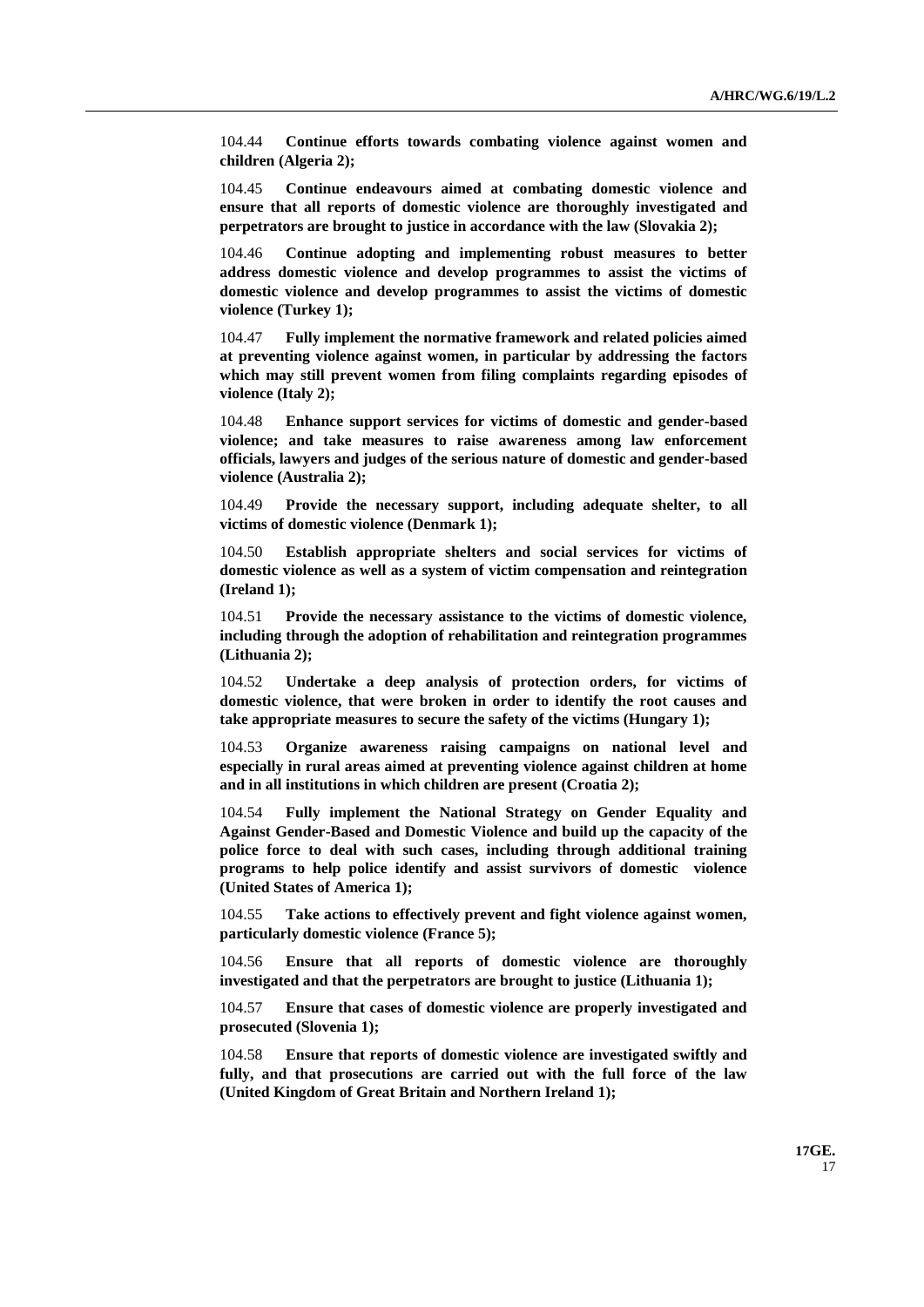104.59 **Ensure that all complaints of domestic violence are seriously investigated , with the protection of victims and the prosecution of the perpetrators, in accordance with existing legislation, in particular through raising the awareness of police forces on such issues (Belgium 3);**

104.60 **Ensure effective implementation of the measures or strategies established to counter and prevent trafficking in persons, including by intensifying efforts to prosecute perpetrators and providing adequate protection to trafficking victims, especially women and children (Philippines 1);**

104.61 **Intensify efforts to effectively implement the adopted measures to combat trafficking in human beings, in particular in terms of victims protection (Poland 1);**

104.62 **Continue strengthening its efforts to combat trafficking in persons, including through regional and international cooperation (Egypt 2);**

104.63 **Reinforce measures to protect victims of trafficking with due regard to the special situation of child victims, regardless of whether they have agreed to participate in judicial proceedings (Croatia 1);**

104.64.**Consider improving assistance, including medical and social services, and shelter for trafficking victims, particularly women and children (Thailand 2);**

104.65 **Take further measures to address the issue of violence against children, including trafficking and sexual abuse (Portugal 2);**

104.66 **Take the necessary measures to effectively eliminate the worst forms of child labour (United States of America 3);**

104.67 **Take measures to strengthen the monitoring mechanisms to combat child labour and the economic exploitation of minors (Mexico 3);**

104.68 **Strengthen efforts aimed at protecting the rights of children in need, children who are victims of labour exploitation and children vulnerable to exploitation and violence (Qatar 1);**

104.69 **Strengthen its measures on the elimination of the economic exploitation of children especially those coming from poor and socially marginalized families (Malaysia 1);**

104.70 **Increase efforts to ensure the independence and transparency of the judiciary (Estonia 1);**

104.71 **Intensify efforts to enhance the independence, efficiency and accountability of the judiciary (Australia 1);**

104.72 **Guarantee the protection of fundamental human rights and freedoms of its citizens by guaranteeing the independence of the judicial bodies, impartiality in decision-making, respecting defendants' right to fair trial, ensuring access to free legal aid and restoring citizens' trust in the justice system by fighting impunity (Netherlands 1);**

104.73 **Take measures to ensure the independence of the judiciary, in particular by prosecuting and punishing with severe sanctions those responsible of acts undermining the independence or impartiality of judicial proceedings (Belgium 1);**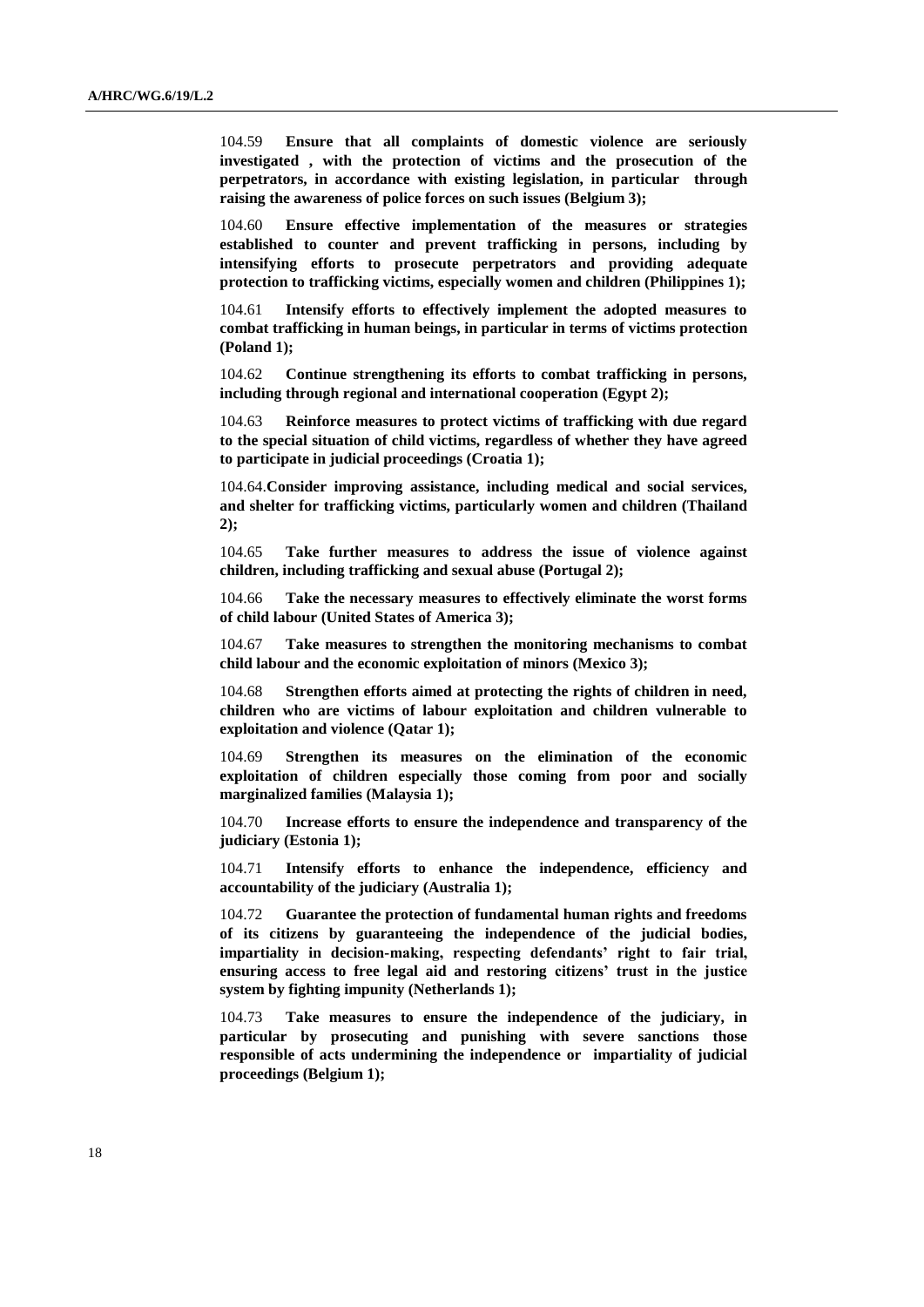104.74 **Improve facilities in places of detention for people with physical disabilities and improve access to adequate care for prisoners with mental health issues (United Kingdom of Great Britain and Northern Ireland 2);**

104.75 **Effectively fight against torture and ill-treatment, especially in places of detention, ensuring that these acts are the object of independent investigations and appropriate legal prosecutions, and that the use of preventive detention is exceptional and strictly regulated (France 2);**

104.76 **Enforce the provisions of the "Law on the legal aid" and ensure that practical procedures to obtain free legal aid are enabling applicants to fully enjoy their rights of access to justice (Republic of Moldova 2);**

104.77 **Reduce the fees for litigation so that defendants are able to obtain their rights within the law (Saudi Arabia 4);**

104.78 **Ensure that any reform of the juvenile justice system explicitly takes into account the differentiated needs of girls and boys (Austria 3);**

104.79 **Continue its efforts to ensure the implementation of the principle of best interest of the child in the juvenile justice system, including by considering to incorporate the restorative justice principle (Indonesia 2);**

104.80 **Take all the necessary measures to improve the effectiveness and transparency of efforts aimed at combating corruption, in particular by intensifying its efforts to diligently and rapidly respond to the recommendations and questions of the national ombudsman (Belgium 2);**

104.81 **Continue strengthening the institutional and administrative capacities of the civil service while expanding the actions against corruption, especially in the healthcare, education and judiciary sectors (Italy 1);**

104.82 **Continue to provide, in accordance with its obligations under International Human Rights Law, the widest possible protection and support for the family, as the natural and fundamental unit of society (Egypt 1);**

104.83 **Ensure greater transparency and broader public access to the government information and official documents (Czech Republic 2);**

104.84 **Continue ensuring that impartial and effective investigations of attacks against journalists take place and that those responsible are brought to justice (Lithuania 5);**

104.85 **Take measures to promote a safe and enabling environment for journalists to perform their work independently and without undue interference (Lithuania 6);**

104.86 **Raise awareness on the children's right to participation in the family and community (Slovenia 4);**

104.87 **Integrate specialized and holistic rehabilitation services into the public health system (Denmark 2);**

104.88 **Strengthen its human rights education at the national level and through the school system (Republic of Korea 3);**

104.89 **Continue implementing programmes in realizing right to education for all, including by increasing budget allocation for education and training programmes for all children in the country (Indonesia 1);**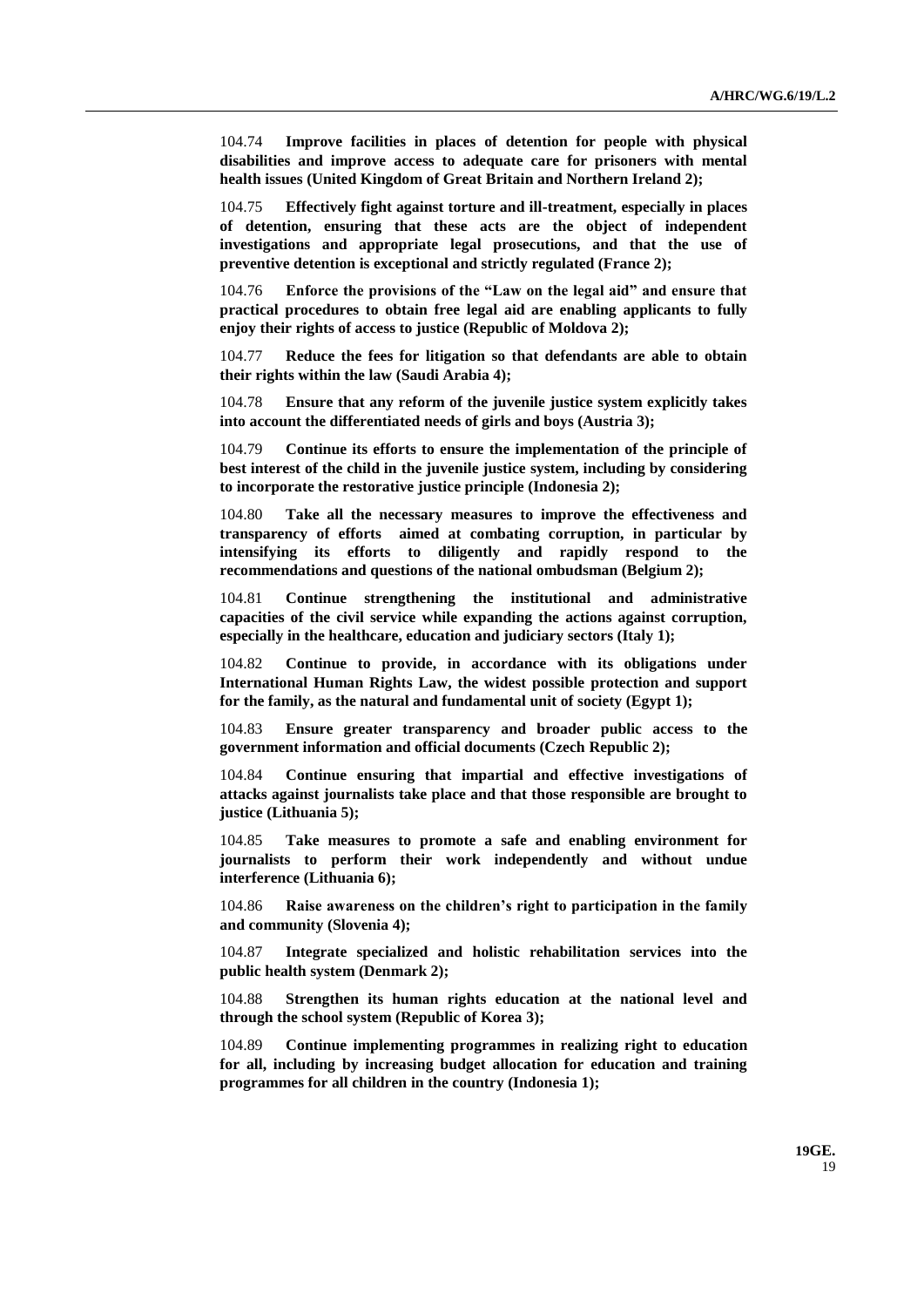104.90 **Continue strengthening the social protection programs developed in conformity with the CRPD (Venezuela 1);**

104.91 **Take measures aimed at achieving an inclusive education for persons with disabilities, mainly children with disabilities (Argentina 1);**

104.92 **Step-up its efforts in the promotion and protection of the rights of persons with disabilities in accordance with its obligation under the CRPD, including on the education of children with disabilities (Malaysia 2);**

104.93 **Formulate and implement a plan for the integration of people with disabilities into mainstream society (Maldives 2);**

104.94 **Continue to communicate with international human rights mechanisms in order to continue its efforts to raise awareness about disabled persons (Saudi Arabia 1);**

104.95 **Intensify the dialogue with persons belonging to national minorities on the opportunities for the teaching of and in minority languages and where appropriate, take the necessary steps to address any shortcomings (Hungary 2);**

104.96 **Expand possibilities for the education of minorities, including learning minority languages, promoting identities and supporting minority cultures (Serbia 3);**

104.97 **While finalizing the new law on administrative and territorial division, take into full account the European Charter of Local Self Government of the Council of Europe and Article 108, para. 2 of the Albanian Constitution (The former Yugoslav Republic of Macedonia 2);**

104.98 **Continue making efforts to integrate the rights of the minorities present in the country in its public policies and legislation (Nicaragua 3);**

104.99 **Consider adopting comprehensive legislation on national minorities that would address, inter alia, the legal criteria for recognition as a national minority, the institutional framework for addressing minority issues and structuring the dialogue with representatives of national minorities (Serbia 1);**

104.100 **Continue the implementation of the national strategy regarding the Roma and the National Action Plan relating to the decade for the inclusion of the Roma (Democratic Republic of the Congo);**

104.101 **Step up efforts to implement effectively the National Strategy and Action Plan for the Decade of Roma Inclusion with a view to improving the living conditions of the Roma community and, if necessary, to adopt measures to improve the education of Roma children (Slovakia 1);**

104.102 **Further strengthen the education measures and policies for the inclusion of Roma students in the education system, and intensify the literacy campaigns of its population (Venezuela 2);**

104.103 **Strengthen efforts to improve access to housing, health services, education and employment for both the Roma and Egyptian communities (Australia 3);**

104.104 **Ensure the development of a human rights based migration policy, which guarantees the respect of the rights of all migrants (France 6);**

104.105 **Take steps to improve the situation of asylum seekers and refugees through, inter alia, discontinuing the practice of detention of unaccompanied children, providing identification documents for refugees and ensuring their**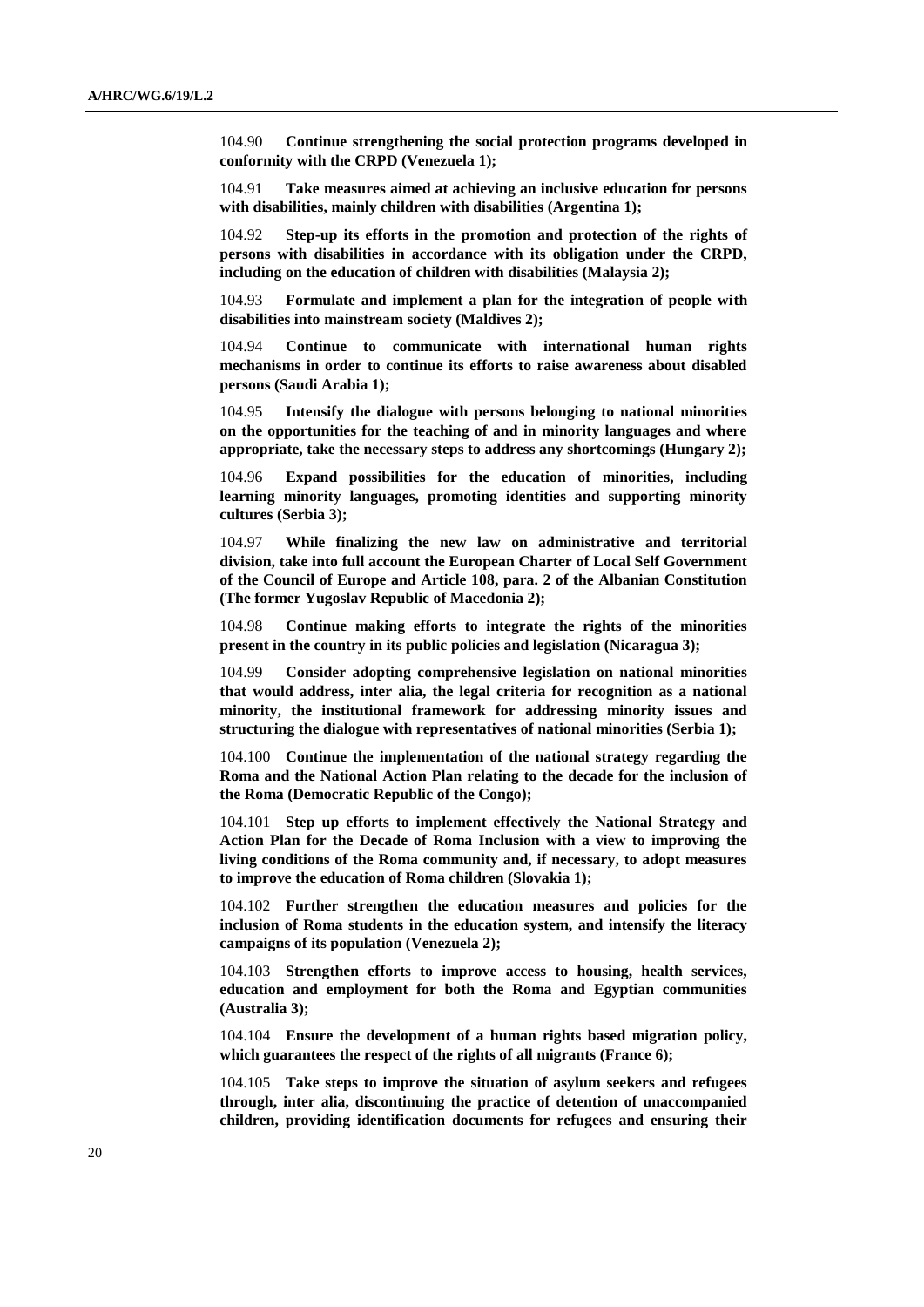**access to social assistance, implementing integration programmes and housing as well as refraining from detention of asylum seekers, except as a last resort (Sierra Leone 3);**

105. **The following enjoy the support of Albania which considers that they are in the process of implementation**.

105.1 **Continue its efforts to bring national legislation into conformity with international human rights norms (Morocco 1);**

105.2 **Improve the legal framework in the field of human rights, especially the rights of the child, women's rights, the rights of persons with disabilities and the rights of minorities (Morocco 2);**

105.3 **Take further measures for the improvement of the legal framework in the field of human rights particularly in the areas of children, women and persons with disabilities (Afghanistan 1);**

105.4 **Further improve national institutions and human rights infrastructure, including the harmonization of domestic legislation and legal system with the international and EU's instruments on persons with disabilities, rights of the child, the prevention of domestic violence and trafficking in persons (Viet Nam 1);**

105.5 **Continue to take steps aimed at strengthening the protection of children's rights, such as further improving the access of children affected by social exclusion, including Roma children, to education and health care services (Czech Republic 4);**

105.6 **Promote and strengthen child protection mechanisms, especially in rural areas, and ensure equal access to education for all children with a particular focus on children from marginalized groups and minorities (Germany 2);**

105.7 **Continue taking the necessary measures of accountability to ensure full compliance in all sectors of the national legislation in the field of gender rights and equality (Uruguay 1);**

105.8 **Further increase concrete measures in the framework of the 2011- 2015 Strategy and Action Plan for the promotion and protection of gender equality and women's rights (Venezuela 3);**

105.9 **Fully implement without further delay the provisions of the national action plan on gender equality and domestic violence (Austria 1);**

105.10 **Continue to implement effectively the National Strategy for Gender Equality, Reduction of Gender-Based Violence and Domestic Violence (China 1);**

105.11 **Increase efforts in tackling domestic violence, gender stereotypes and discrimination on that ground (The former Yugoslav Republic of Macedonia 3);**

105.12 **Strengthen the fight against discrimination affecting the Roma minority in access to housing, employment, education, social services and participation in public life (Spain 2);**

105.13 **Intensify efforts in the fight against all forms of discrimination, in particular against LGBTI persons and minorities, by fully implementing the Law on Protection against Discriminations (France 4);**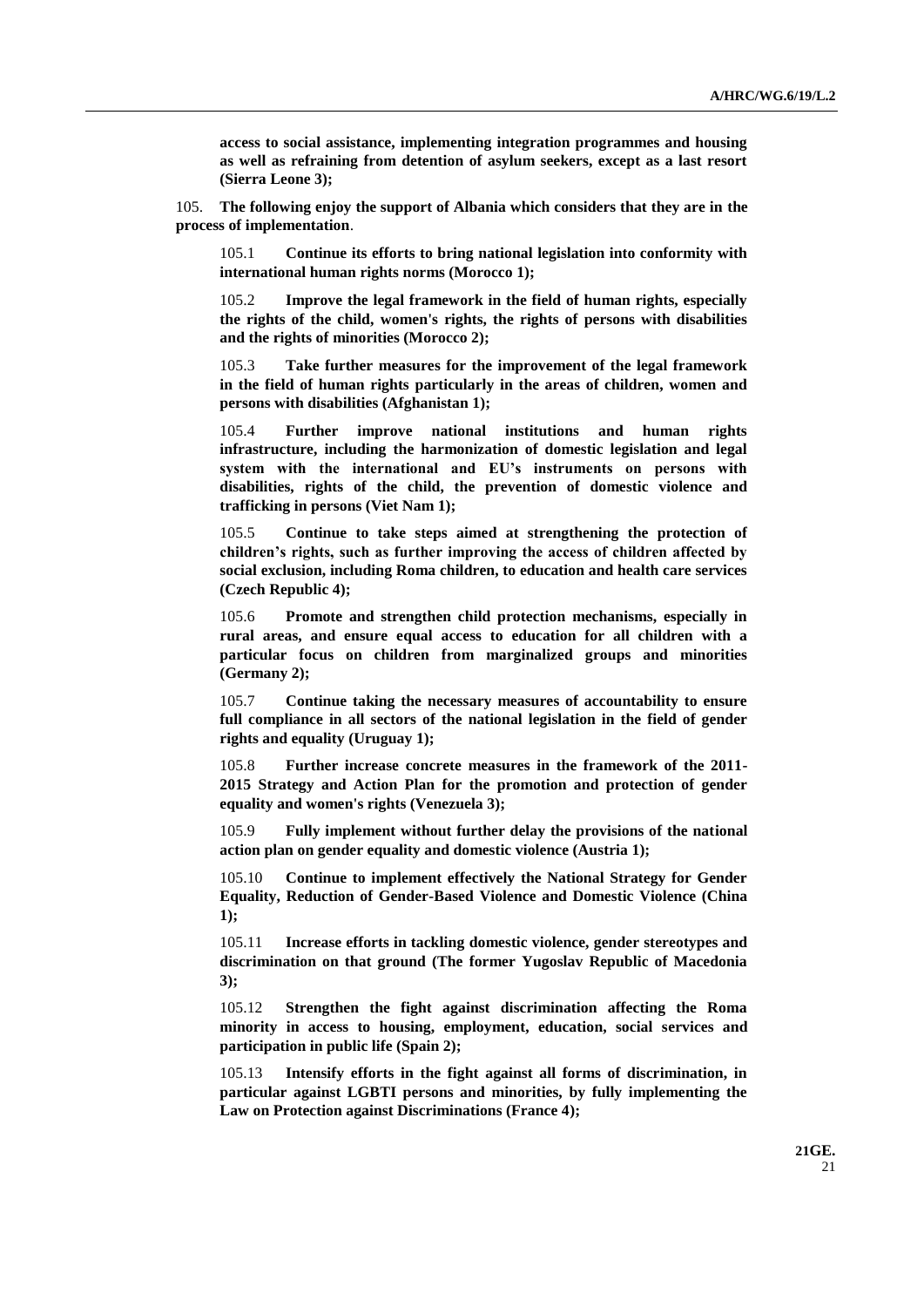105.14 **Continue to take steps to fully implement the Law on Protection from Discrimination in relation to discrimination based on sexual orientation and gender identity (Portugal 1);**

105.15 **Strengthen efforts and remain vigilant on the issue of blood feuds (Turkey 2);**

105.16 **Take effective measures to combat cases of blood feuds (Saudi Arabia 3);**

105.17 **Ensure the full application of the prohibition of torture and ill treatments (Tunisia 1);**

105.18 **Ensure the strict implementation of the prohibition of torture and illtreatment, especially in pre-trial detention, and improve the conditions of detention in conformity with the international standards (Costa Rica 2);**

105.19 **Create a national strategy related to combating domestic violence against women and children (Russian Federation 3);**

105.20 **Promote a comprehensive policy of sensitisation to the fight against domestic violence (Nicaragua 2);**

105.21 **Provide necessary legal protection and practical assistance for victims of violence against women (Poland 2);**

105.22 **Ensure adequate training of police in order to increase their capability to deal with domestic violence cases, and take further steps to raise public awareness of domestic violence as a criminal offence (Czech Republic 1);**

105.23 **Strengthen the legislation and the national action plan to fight trafficking in persons, in order to end the sexual exploitation of children (France 3);**

105.24 **Take further measures to effectively combat trafficking in human beings, especially with regard to vulnerable groups such as women and children (Slovenia 2);**

105.25 **Continue efforts in combatting human trafficking (Lithuania 3);**

105.26 **Implement the normative framework in order to ensure protection of the victims of trafficking (Lithuania 4);**

105.27 **Ensure early identification of victims of trafficking and provide adequate medical, legal and social assistance, including shelter (Republic of Moldova 1);**

105.28 **Reform the penitentiary system with view of ensuring humane conditions in detentions in line with the international standards (Russian Federation 1);**

105.29 **Prevent more effectively racially motivated or xenophobic offences, investigate those cases and prosecute the perpetrators (Tunisia 3);**

105.30 **Prevent effectively the infractions with a racist or xenophobic motivation, conduct investigations and bring the perpetrators to justice (Togo 1);**

105.31 **Adopt legislation on the restitution of the properties confiscated during the communist period (Romania 2);**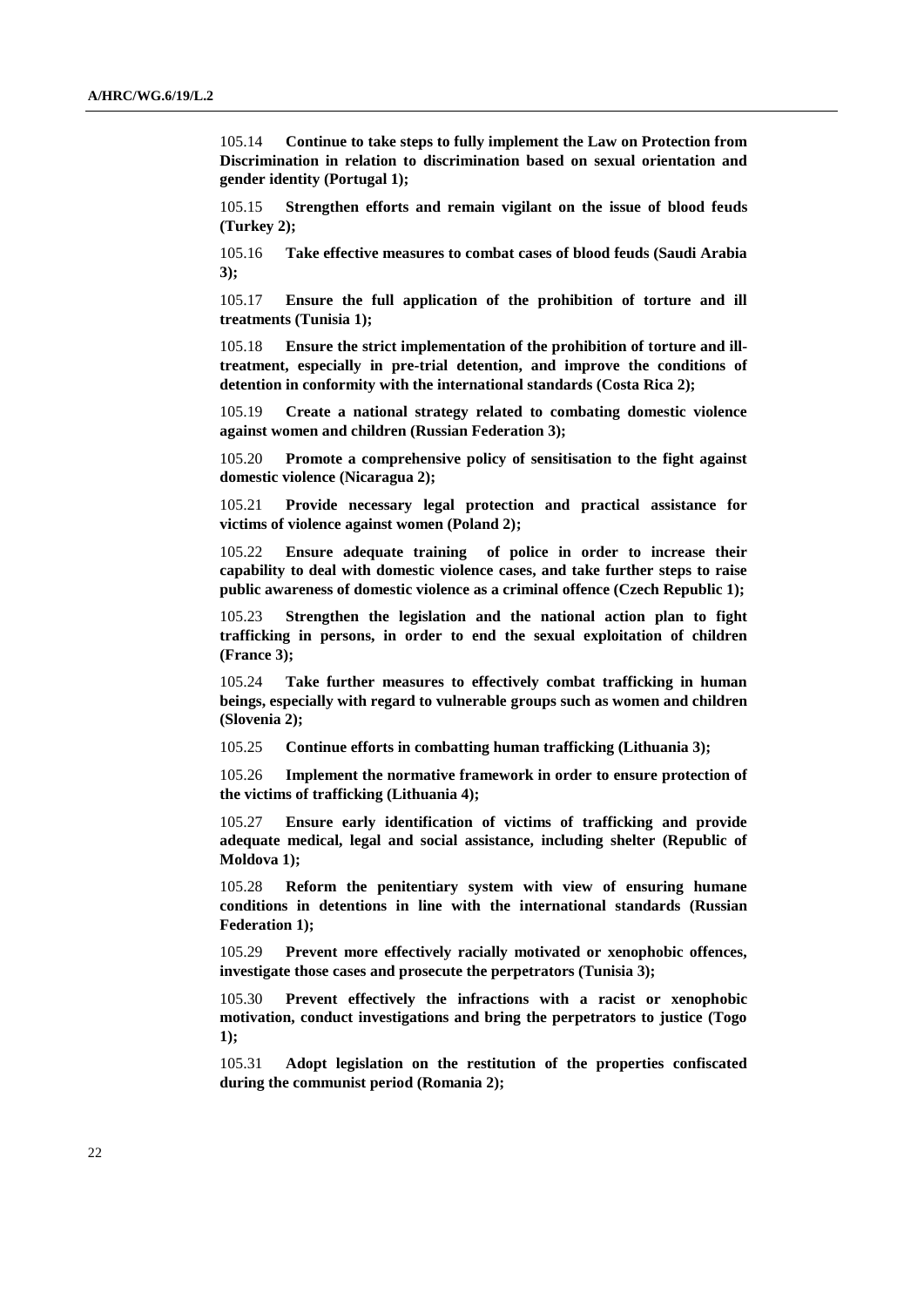105.32 **Increase the number of women in political and public life in both national and local government bodies and address gender stereotypes that perpetrate discrimination against women (Rwanda 1),**

105.33 **That the Parliament, the Government and all political parties take concrete steps in creating a more enabling environment for Albanian women to advance in political and public positions (Sweden 2);**

105.34 **Take effective measures to reduce the high drop-out rate in primary schools, in particular with regard to the Roma children (Slovenia 3);**

105.35 **Take measures to effectively address the high dropout rates from school, especially of girls in primary education (Portugal 3);**

105.36 **Conduct outreach programmes in rural areas, in order to ensure that women with disabilities are not discriminated or socially excluded (Maldives 1);**

105.37 **Continue to raise awareness of the needs of the Roma population, in particular children, and establish an adequate system that provides for their social and educational inclusion (Austria 4);**

106. **The following recommendations will be examined by Albania which will provide responses in due time, but no later than the 27th session of the Human Rights Council in September 2014.**

106.1 **Review national legislation to ensure that all persons under 18 have the protections accorded by the CRC, including clarifying the definition of the child (Costa Rica 1);**

106.2 **Strengthen monitoring mechanisms which address incidents of forced child labour and further combat the trafficking of children (Sierra Leone 2);**

106.3 **Take the necessary measures and adopt the laws that are needed to allow better protection of children's rights (Switzerland 1);**

106.4 **Continue strengthening measures which favour full gender equality, paying special attention to the integration of women into the labour market without discrimination, in line with the measures established in the 2013 European Union Progress Report (Spain 1);**

106.5 **Develop programmes and policies that foster norms and attitudes of zero tolerance for harmful and discriminatory attitudes towards gender, including the preference for sons, which can result in harmful and unethical practices such as prenatal sex selection (Netherlands 2);**

106.6 **Ensure a strict implementation of its new legislation on discriminations, as well as adopt new provisions prohibiting also discrimination based on nationality (Switzerland 2);**

106.7 **End the discriminations against the Roma and Egyptian communities, and grant minority status to the Egyptian community (Switzerland 3);**

106.8 **Devote a primary attention to the protection of the children involved in episodes of blood feud, so as to ensure the full protection and enjoyment of their rights (Italy 4);**

106.9 **Given the deep rooted traditions of the Albanian society, adopt an appropriate regulation relating to the acts of vendetta/blood feud in the family and that the perpetrators of such crimes are punished (Congo 1)**;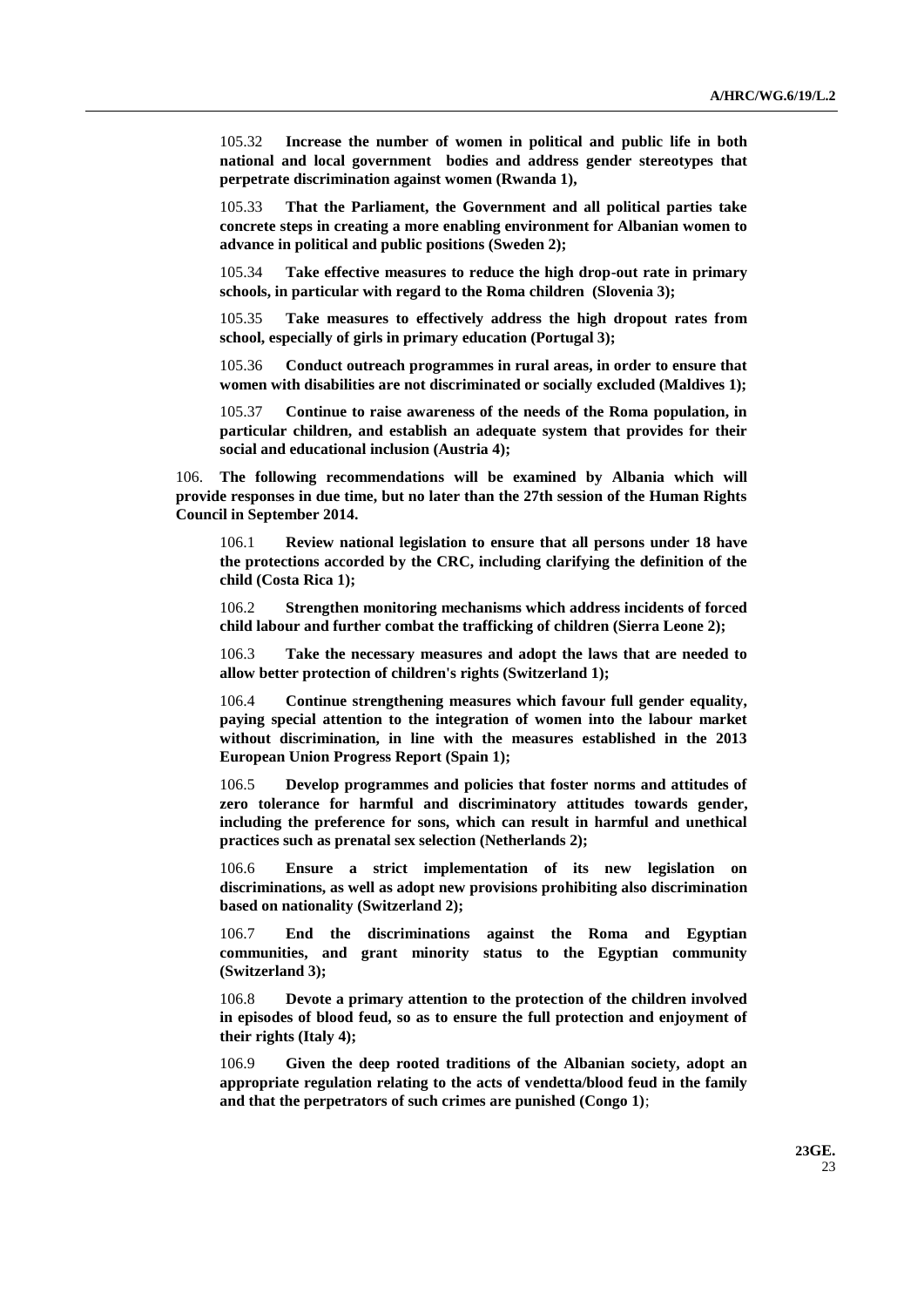106.10 **Implement more efficiently the existing laws which prohibit the corporal punishment of children (Spain 3);**

106.11 **Continue with efforts to combat violence against women and take additional measures to reduce violence by addressing reasons for withdrawal of many protection order petitions in cases of domestic violence, and ensuring that all reports of domestic violence are thoroughly investigated and that the perpetrators are brought to justice in accordance with the law (Canada 1);**

106.12 **Further reinforce its legislation to combat internal and cross-border trafficking in persons, by revising the Criminal Code to adequately sanction the perpetrators of trafficking and exploitation of the victims of trafficking (Ireland 2);**

106.13 **Strengthen the legislation to fight trafficking in persons, especially women and children, ensuring the due punishment of the perpetrators of such crimes and the provision of legal and psychological assistance to victims (Mexico 2);**

106.14 **Reinforce national legislation and policies to combat human trafficking, in particular sex trafficking and child labour exploitation (Brazil 2);**

106.15 **Amend the Criminal Code in order to contain specific provision stating that a child victim of prostitution should not be prosecuted and criminalizing the offences of offering, obtaining and providing a child for prostitution (Brazil 1);**

106.16 **Take measures to ensure effective guarantee of due process and access to a lawyer in cases of arrest by investigating and preventing any incidents of arbitrary detention and allegations of abuse of authority, including any allegations of corruption among law enforcement personnel (Canada 3);**

106.17 **Strengthen the programs developed to promote employment, food provision and social assistance in favour of national minorities and other vulnerable sectors of the population, in the fight against poverty and social inequality (Venezuela 4);**

106.18 **Guarantee the rights of minorities, elaborate and implement a legal and regulatory framework for the respect and protection of vulnerable populations (Congo 2);**

106.19 **Include in the future census a question on national ethnicity (Serbia 2);**

106.20 **Consider alternative ways to ensure that members of national and/or ethno-linguistic minorities can officially uphold their identity, thus safeguarding the respect of their relevant rights (Greece);**

106.21 **Abolish any possible legal grounds for differentiated treatment between national and ethno-linguistic minorities and ensure equal access in practice to rights for persons belonging to all minorities throughout Albania, especially the right of education in and teaching of the minority languages (Romania 1);**

106.22 **Adopt a law for the protection of national minorities, in particular in the area of ensuring teaching of and instruction in their mother tongue (Russian Federation 2);**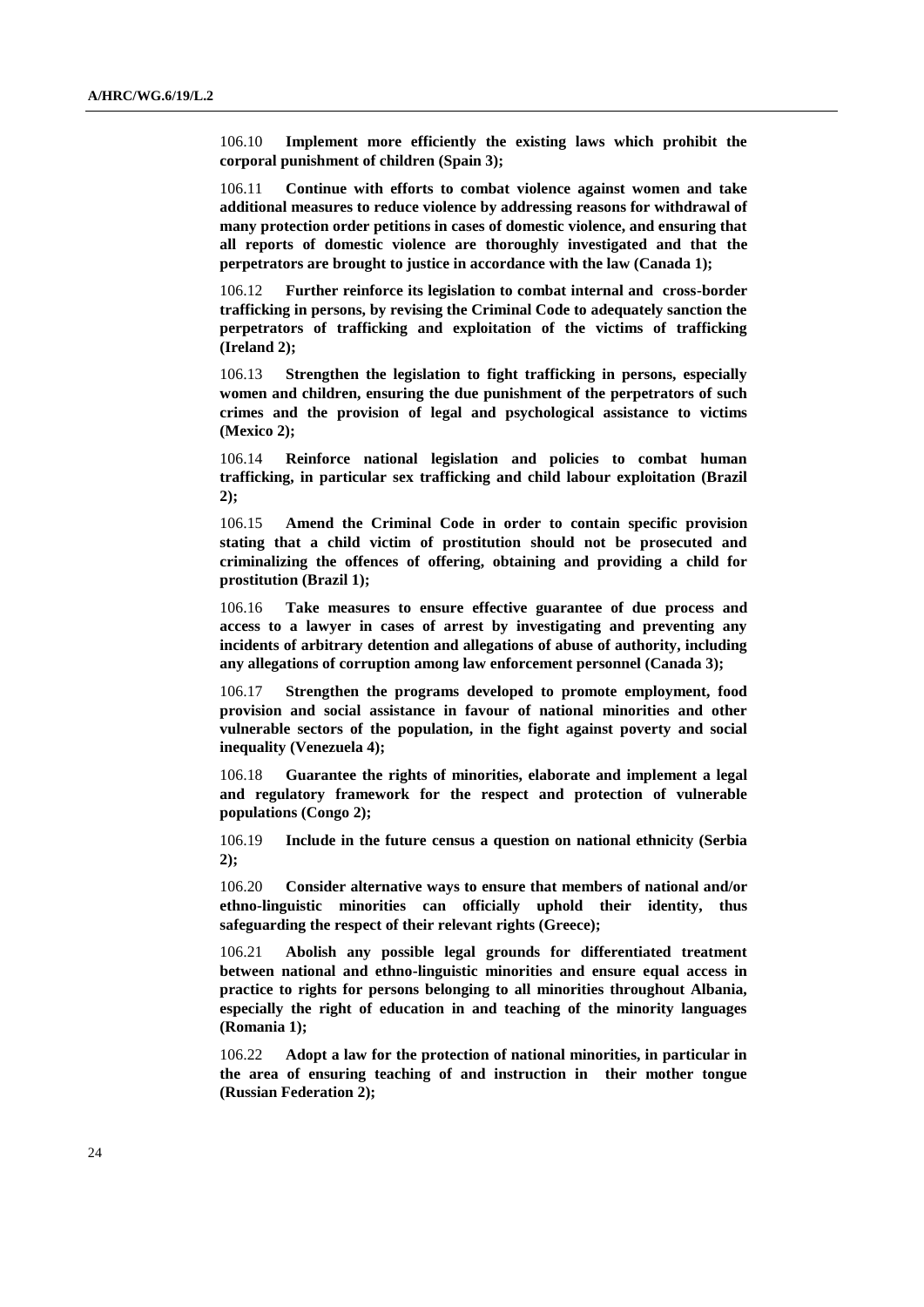106.23 **Implement the measures contained in the resolution recently adopted by the Committee of Ministers of the Council of Europe on the implementation by Albania of the Framework Convention for the Protection of Minorities, in particular those relating to the right of self-identification of minorities in the census processes and creating conditions for education in minority languages, including Macedonian, on the entire territory of the state (The former Yugoslav Republic of Macedonia 1);**

107. **All conclusions and/or recommendations contained in the present report reflect the position of the submitting State(s) and/or the State under review. They should not be construed as endorsed by the Working Group as a whole.**